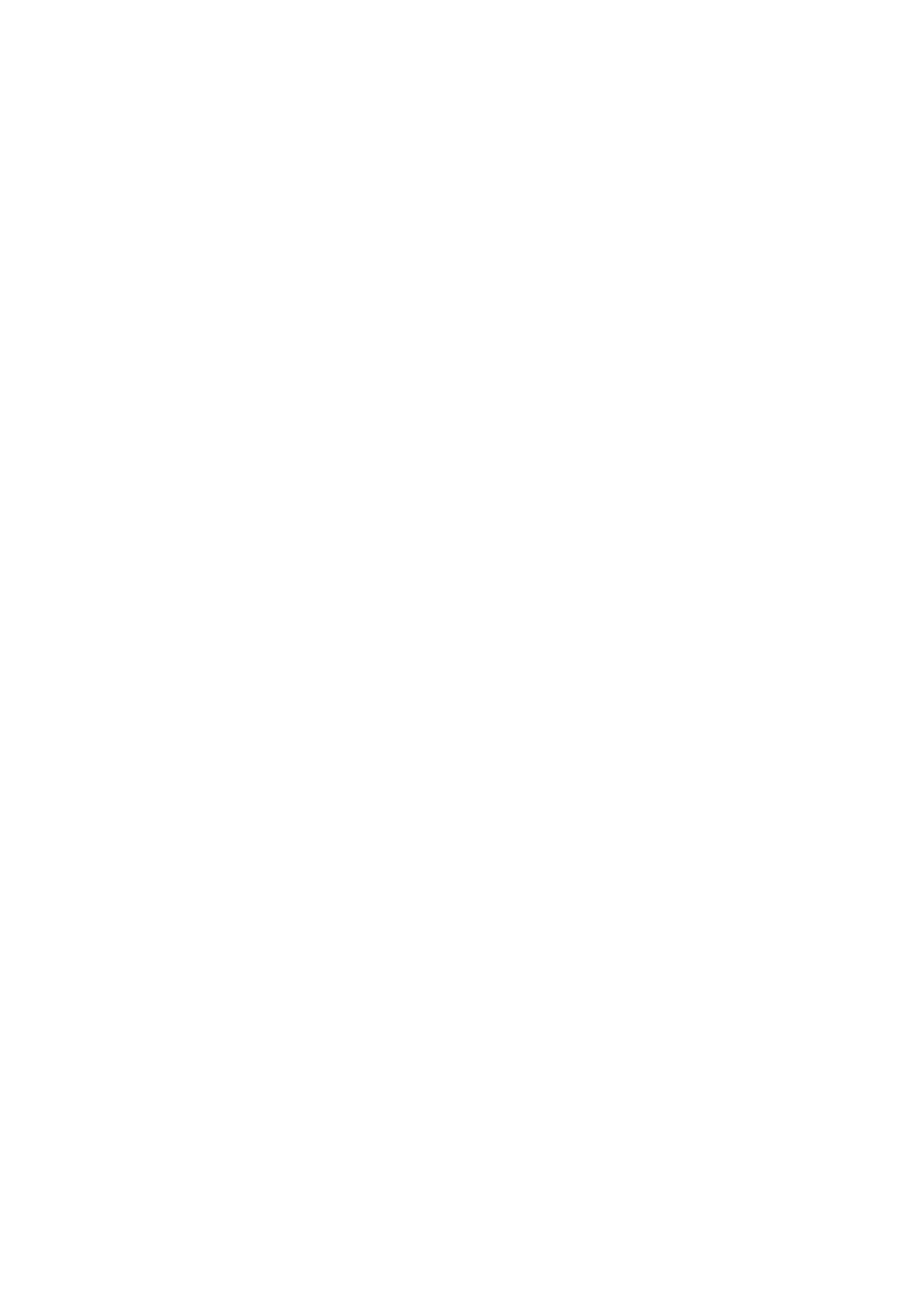# **The Bible Unpacked™**

# **Concise Edition**

Key Bible teachings for new believers

Paul Mallison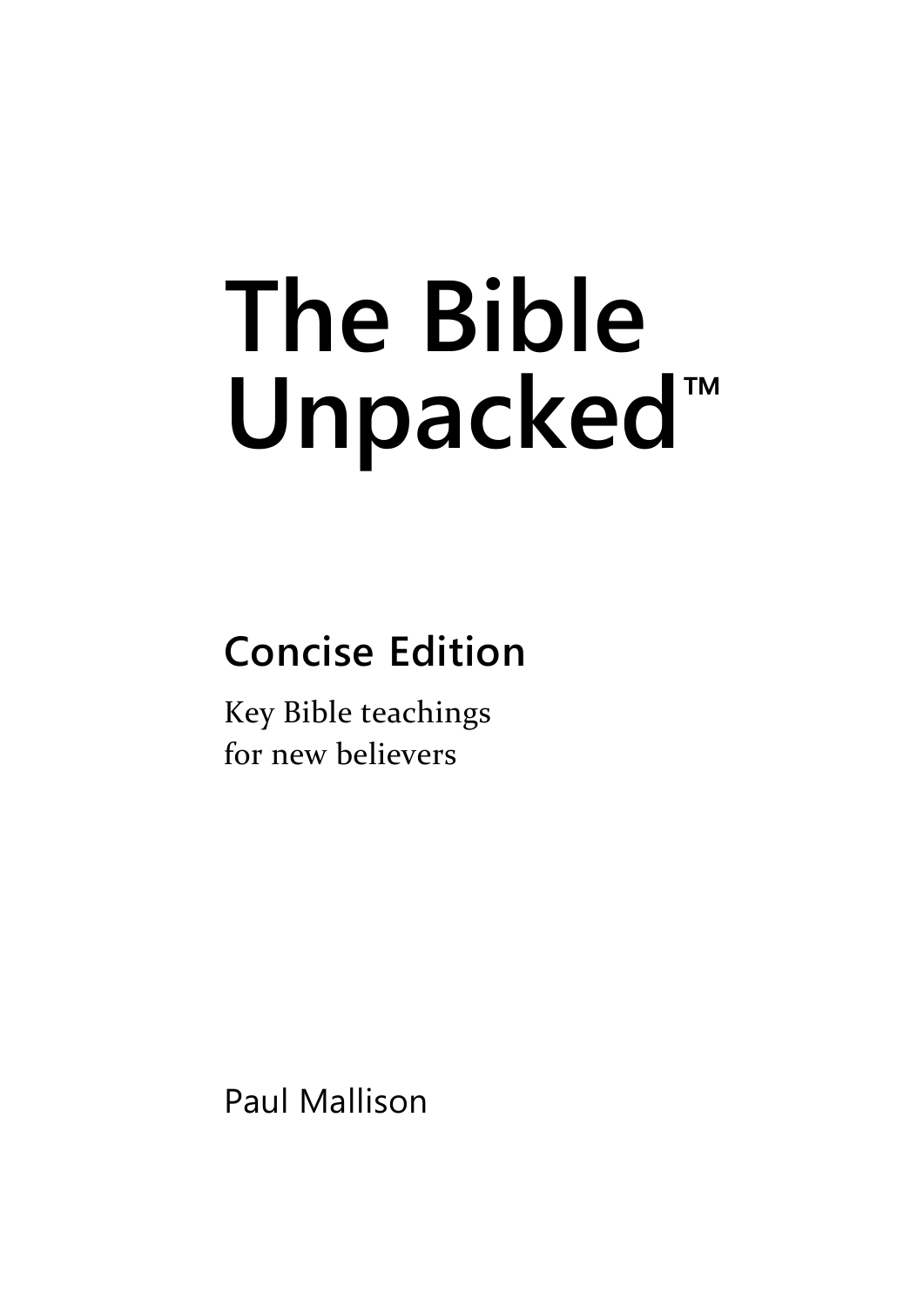The work of [Paul Mallison](https://www.thebibleunpacked.net/about/#The_Author) in [The Bible Unpacked](https://www.thebibleunpacked.net/) is licensed under a [Creative](https://creativecommons.org/licenses/by/4.0)  [Commons Attribution 4.0 International License.](https://creativecommons.org/licenses/by/4.0) The Scripture translations used are not licensed under a Creative Commons license and have all rights reserved (cf. copyright notices below). The material may be freely reproduced and distributed for non-commercial purposes. Permission must be obtained from the copyright owners of the Scripture translations before the material may be used commercially or freely distributed with changes to how verses of Scripture are used.

Scripture quotations marked "CEV" are from the *Contemporary English Version* Copyright © 1991, 1992, 1995 by American Bible Society. Used by Permission.

Scripture quotations marked "GNT" are from the *Good News Translation in Today's English Version*- Second Edition Copyright © 1992 by American Bible Society. Used by Permission.

Scripture quotations marked "ISV" are taken from the *Holy Bible: International Standard Version***®**, Release 1.44. Copyright © 1996- 2007 by The ISV Foundation of Fullerton, California USA. Used by permission of Davidson Press, LLC. All rights reserved internationally.

Scripture quotations marked "NCV™" are taken from the *New Century Version***®**. Copyright © 2005 by Thomas Nelson, Inc. Used by permission. All rights reserved.

Quotations designated "NET" are from the *NET Bible***®** copyright ©1996-2006 by Biblical Studies Press, L.L.C. http://www.bible.org/ All rights reserved. Scripture quoted by permission.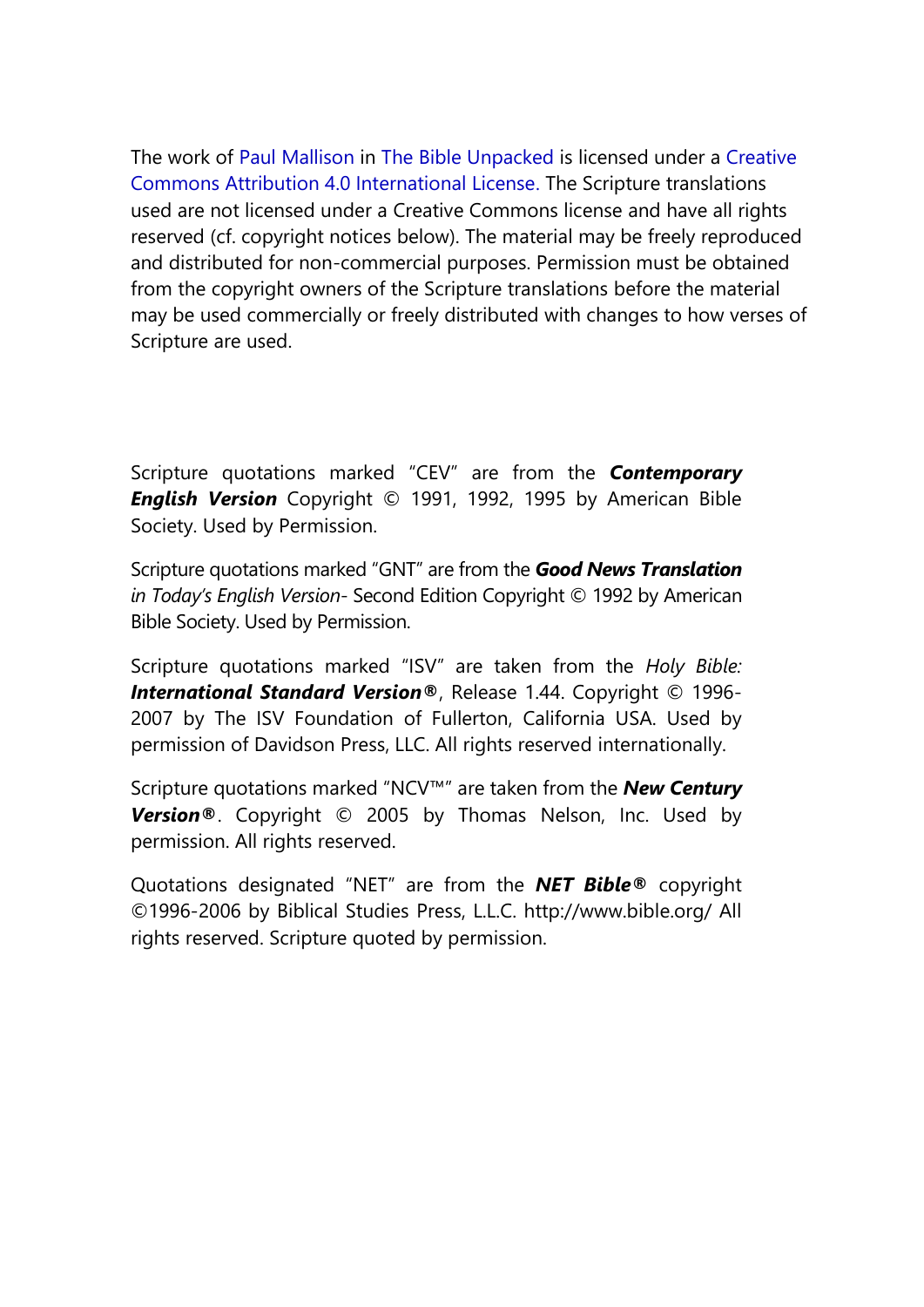# **Contents**

|--|--|--|--|

# **Section I. [What to Know](#page-6-0)**

# **Section II. [What to Do](#page-16-0)**

|--|--|--|--|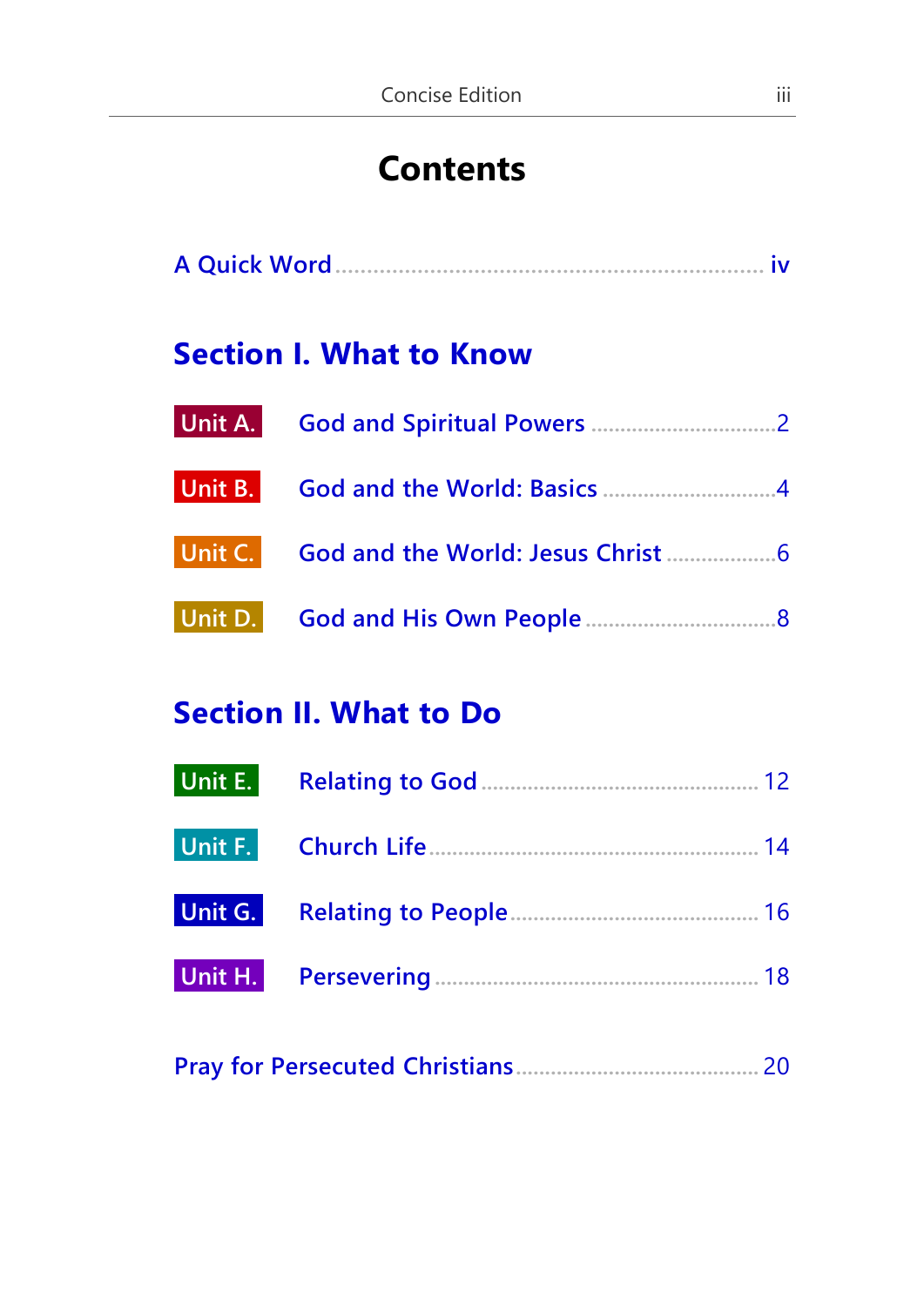# **A Quick Word**

<span id="page-5-0"></span>The aim of this booklet is to give a brief overview of the Bible's teachings. The first half (*What to Know*) teaches about God and his relationship with us. The second half (*What to Do*) teaches about how to relate to God and to other people.

The booklet is mainly made up of Bible verses. Before the verses are headings, which reflect what the verses say – in particular the parts of the verses in italics. The verses are sometimes followed by a comment.

To help readers have a grasp of the context of the verses, often a brief introduction is included, in square brackets. These introductions usually state who is speaking and often who they are speaking to. Note that apart from God and Jesus Christ, the main speakers are:

- Moses who taught the Israelite people God's laws;
- David who wrote many psalms, most of which are prayers;
- Paul, Peter, John and other leaders of the early church who spoke to various groups and wrote letters to believers.

This booklet is the third shortest of the seven editions of The Bible Unpacked. For more information and free downloads go to: [www.thebibleunpacked.net.](https://www.thebibleunpacked.net/)

Paul Mallison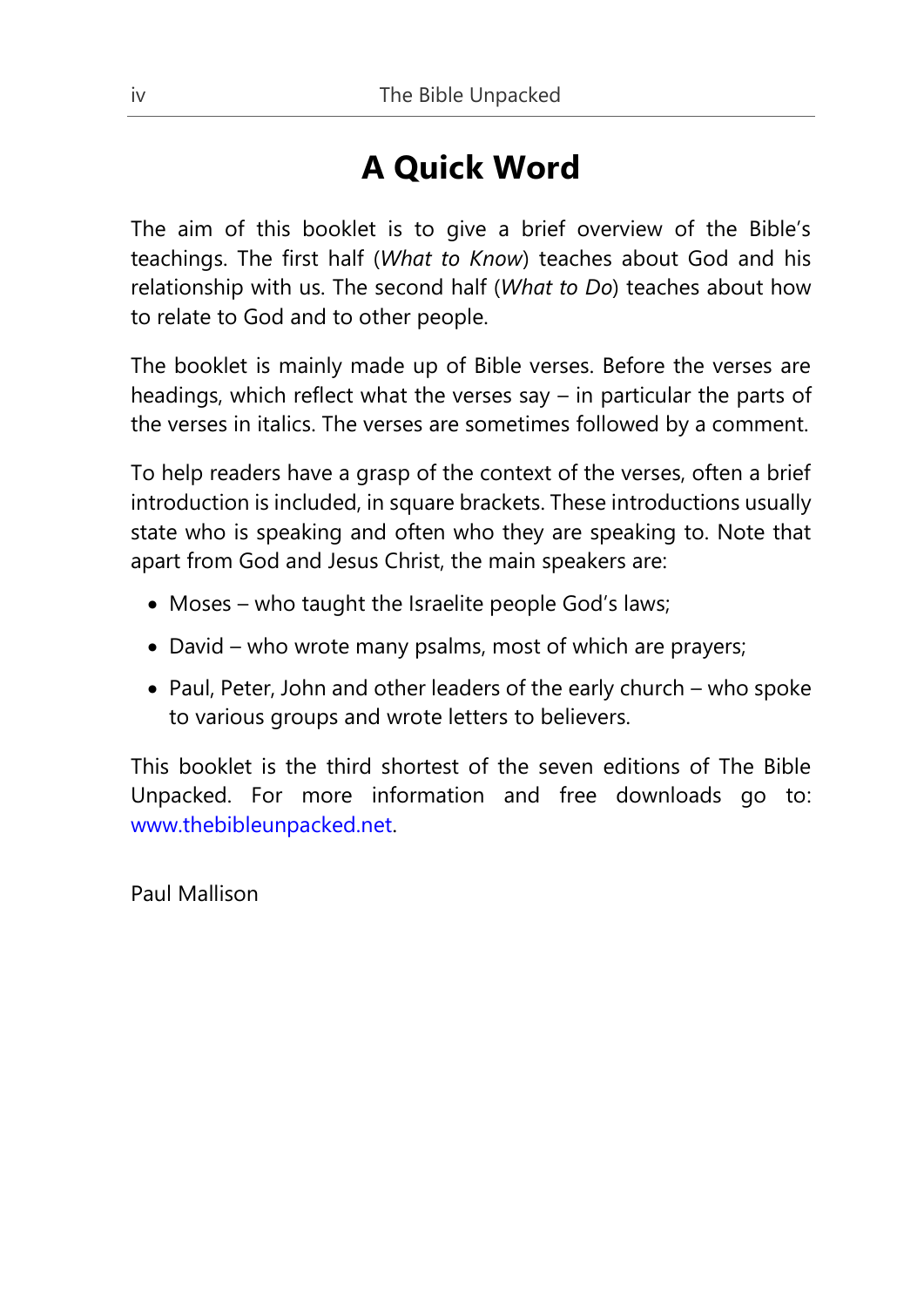<span id="page-6-0"></span>**Section I.**

# What to Know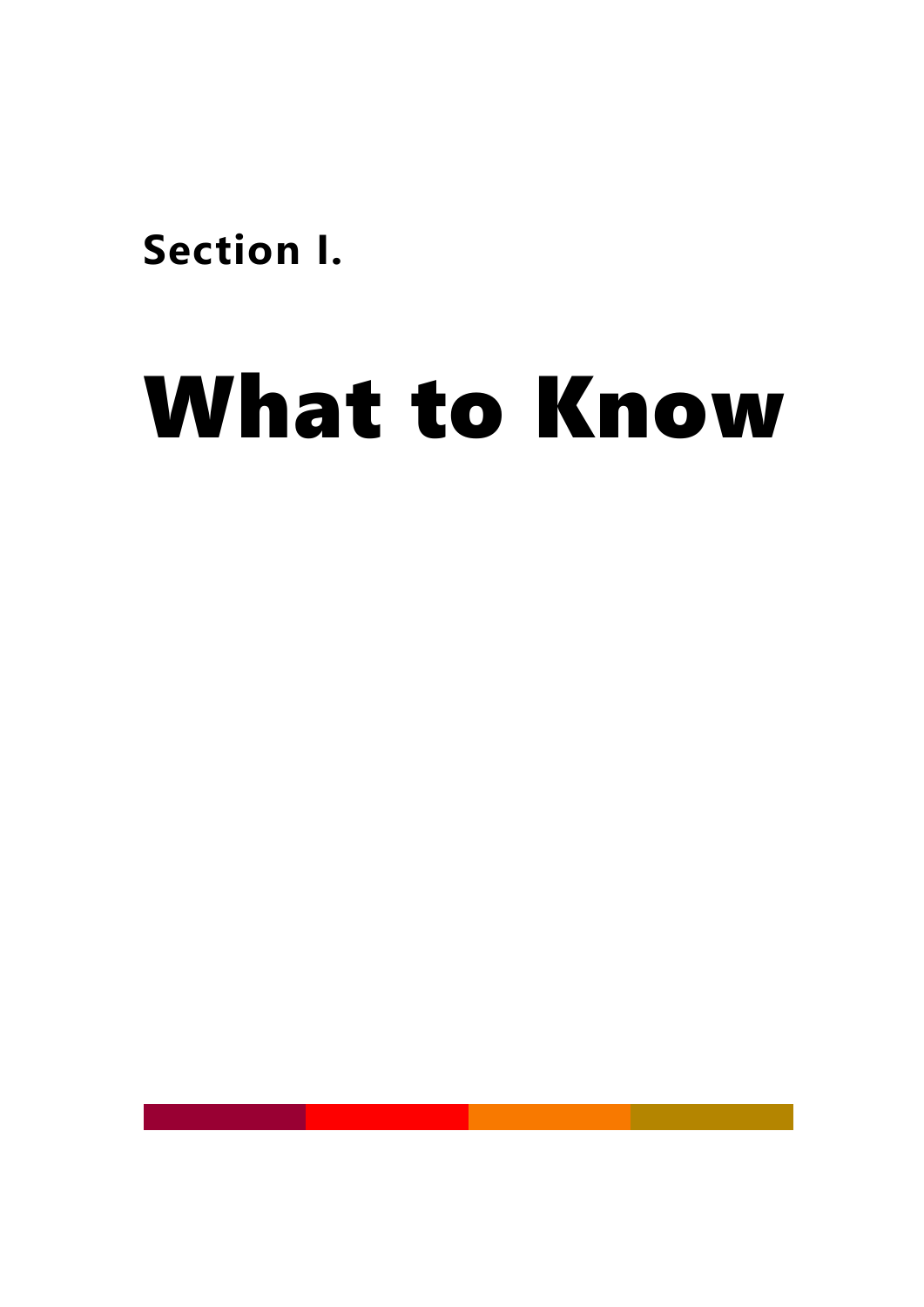# <span id="page-7-0"></span>**Unit A. God and Spiritual Powers**

# **God's Being**

#### **God is spirit**

*God is spirit*, and those who worship him must worship in spirit and truth. JOHN [4:24](https://biblia.com/books/gs-netbible/John4.24) NCV™

God's nature is spirit; he is a spiritual being.

#### **God is everywhere**

[GOD:] *I am everywhere— both near and far,* <sup>24</sup>*in heaven and on earth. There are no secret places where you can hide from me.* J[EREMIAH](https://biblia.com/books/gs-netbible/Jeremiah23.23)  [23:23-24](https://biblia.com/books/gs-netbible/Jeremiah23.23) CEV

#### **God has limitless power**

*Nothing is impossible for God!* LUKE [1:37](https://biblia.com/books/gs-netbible/Luke1.37) CEV

#### **God knows everything**

God is greater than our feelings, and *he knows everything*. 1 JOHN  $3.20B$  CEV

## **God's Character**

#### **God is holy and acts justly**

[PEOPLE PRAISING GOD:] *You alone are holy.* All the nations will come and worship you, because *your just actions are seen by all.* R[EVELATION](https://biblia.com/books/gs-netbible/Revelation15.4) 15:4B GNT

God is holy – perfect in all he is and does. As a result, God always acts justly and does not put up with wrongdoing.

#### **God is merciful and loving**

[GOD:] I am the LORD God. *I am merciful and very patient with my people. I show great love*, and I can be trusted. E[XODUS](https://biblia.com/books/gs-netbible/Exodus34.6) 34:6B CEV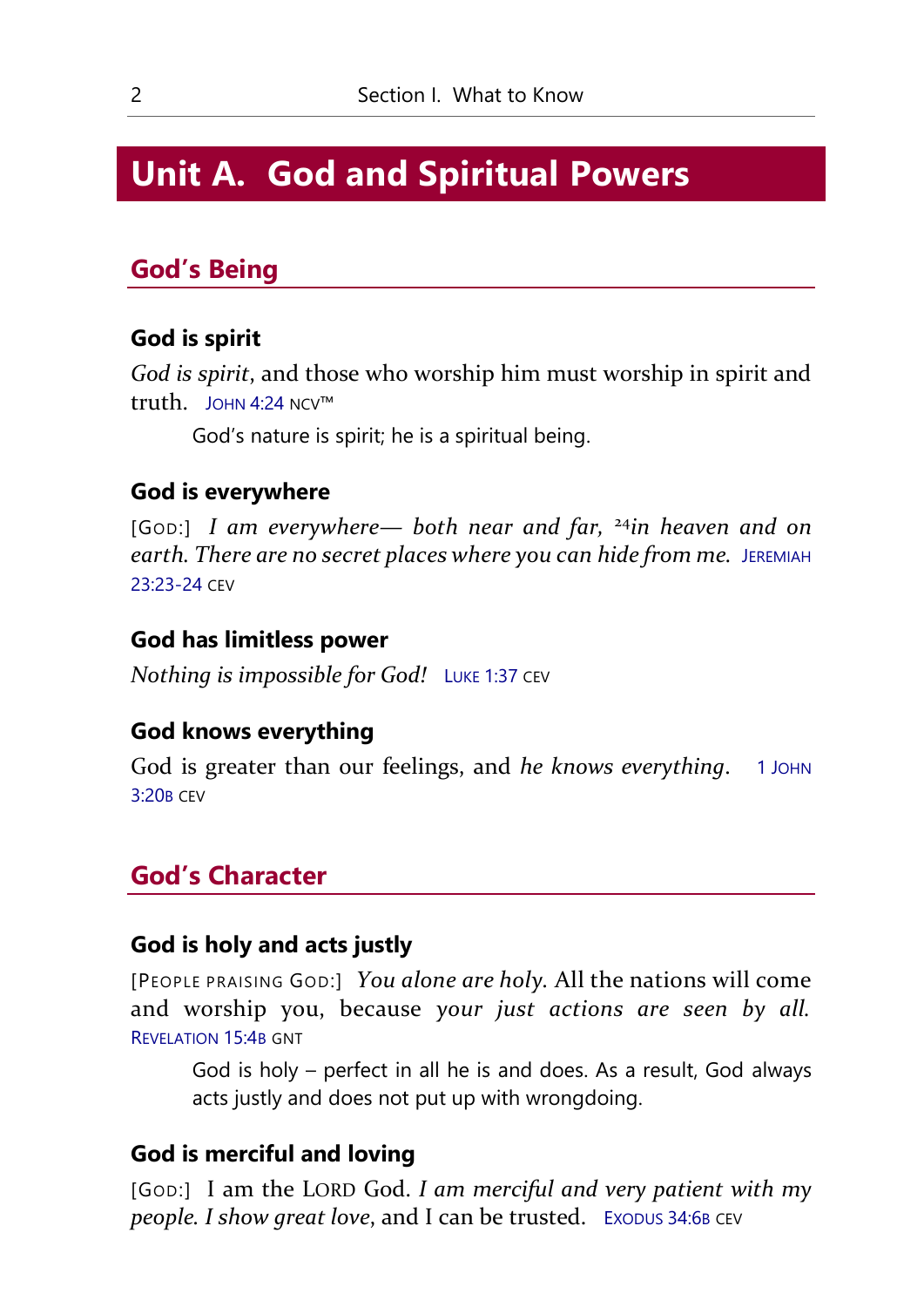# **Jesus Christ**

## **Jesus Christ is the Son of God**

… he is *Jesus the Son of God*. H[EBREWS](https://biblia.com/books/gs-netbible/Hebrews4.14) 4:14<sup>A</sup> CEV

## **Jesus Christ has the nature of God**

For *it was by God's own decision that the Son has in himself the full nature of God.* C[OLOSSIANS](https://biblia.com/books/gs-netbible/Colossians1.19) 1:19 GNT

## **Jesus Christ is greater than all things**

Christ is exactly like God, who cannot be seen. *He is the first-born Son, superior to all creation.* C[OLOSSIANS](https://biblia.com/books/gs-netbible/Colossians1.15) 1:15 CEV

# **The Holy Spirit**

## **The Holy Spirit is the Spirit of God**

And do not grieve *the Holy Spirit of God ...* **E[PHESIANS](https://biblia.com/books/gs-netbible/Ephesians4.30) 4:30A NET** 

# **The Holy Spirit is linked with God's presence**

[JOHN, TO BELIEVERS:] *We know that God lives in us because of the Spirit*  God gave us. 1 JOHN [3:24](https://biblia.com/books/gs-netbible/1John3.24)B NCV™

# **Angels and Satan**

## **Angels are very powerful beings who serve God**

Praise the LORD, *you angels of his, you powerful warriors who carry out his decrees and obey his orders!* PSALMS [103:20](https://biblia.com/books/gs-netbible/Psalms103.20) NET

# **Satan is evil**

Then *the evil one* [Satan] comes and snatches the message from their hearts. M[ATTHEW](https://biblia.com/books/gs-netbible/Matthew13.19) 13:19B CEV

# **Satan has been condemned**

God has already judged the ruler of this world. JOHN [16:11](https://biblia.com/books/gs-netbible/John16.11)B CEV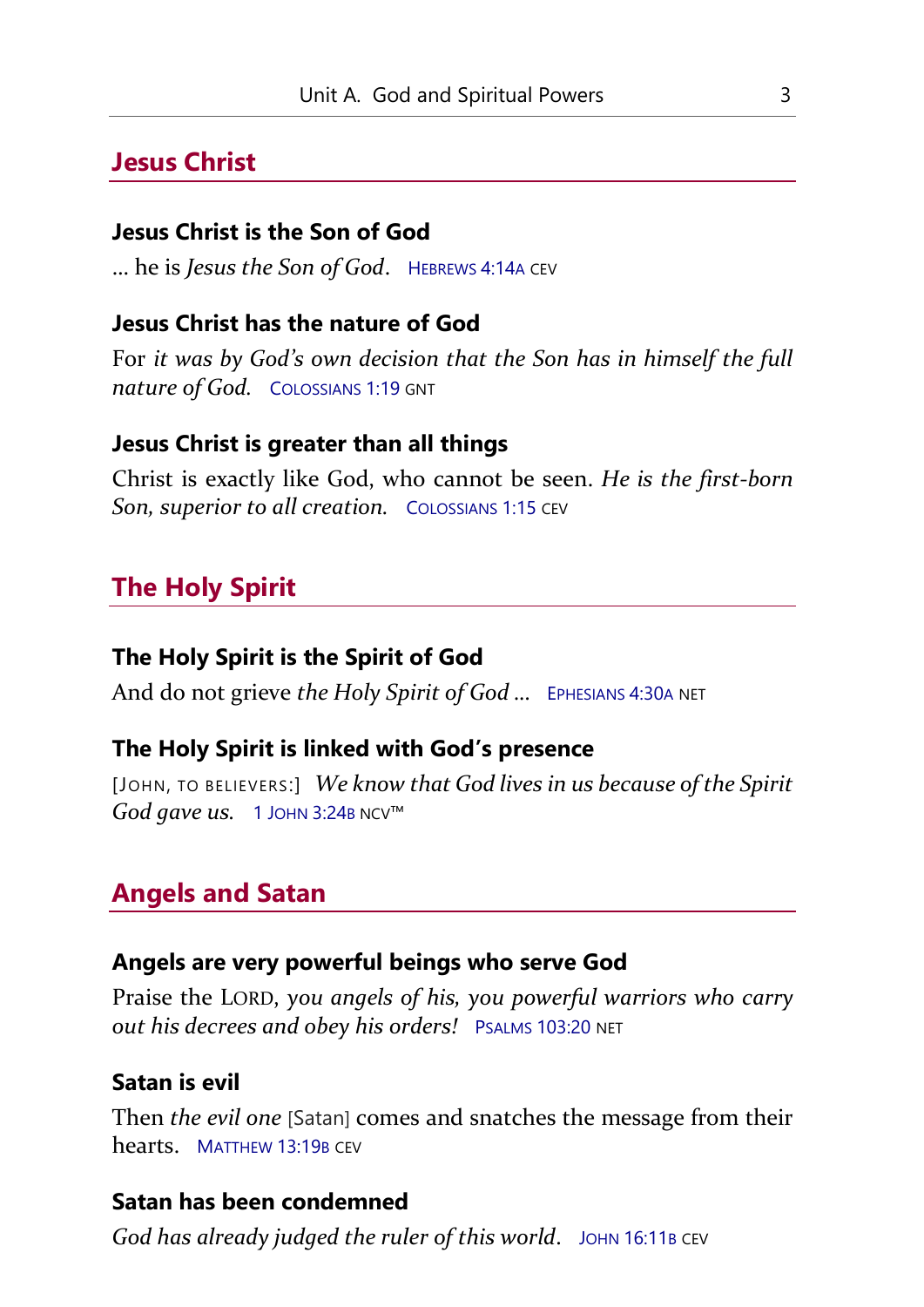# <span id="page-9-0"></span>**Unit B. God and the World: Basics**

# **God's Creation**

#### **God has made all things**

For *you created all things, and by your will they were given existence and life.* R[EVELATION](https://biblia.com/books/gs-netbible/Revelation4.11) 4:11 GNT

#### **All things belong to God, because he made everything**

*The heavens and the earth belong to you. And so does the world with all its people because you created them <sup>12</sup>and everything else.* P[SALMS](https://biblia.com/books/gs-netbible/Psalms89.11)  [89:11-12](https://biblia.com/books/gs-netbible/Psalms89.11)A CEV

#### **What God has made shows us things about him**

*God's eternal power and character cannot be seen. But from the beginning of creation, God has shown what these are like by all he has made.* R[OMANS](https://biblia.com/books/gs-netbible/Romans1.19) 1:19 CEV

#### **Every creature's life is dependent on God**

*Every living creature is in the hands of God.* JOB [12:10](https://biblia.com/books/gs-netbible/Job12.10) CEV

# **God's Sovereignty**

#### **God is the ruler of all things**

[DAVID, TO GOD:] You are the source of wealth and honor; *you rule over all.* 1 C[HRONICLES](https://biblia.com/books/gs-netbible/1Chronicles29.12) 29:12<sup>A</sup> NET

#### **God has control over people's lives**

[DANIEL, TO KING BELSHAZZAR:] But you didn't honor *God, who holds in his power your very life and all your ways*. D[ANIEL](https://biblia.com/books/gs-netbible/Daniel5.23) 5:23<sup>B</sup> ISV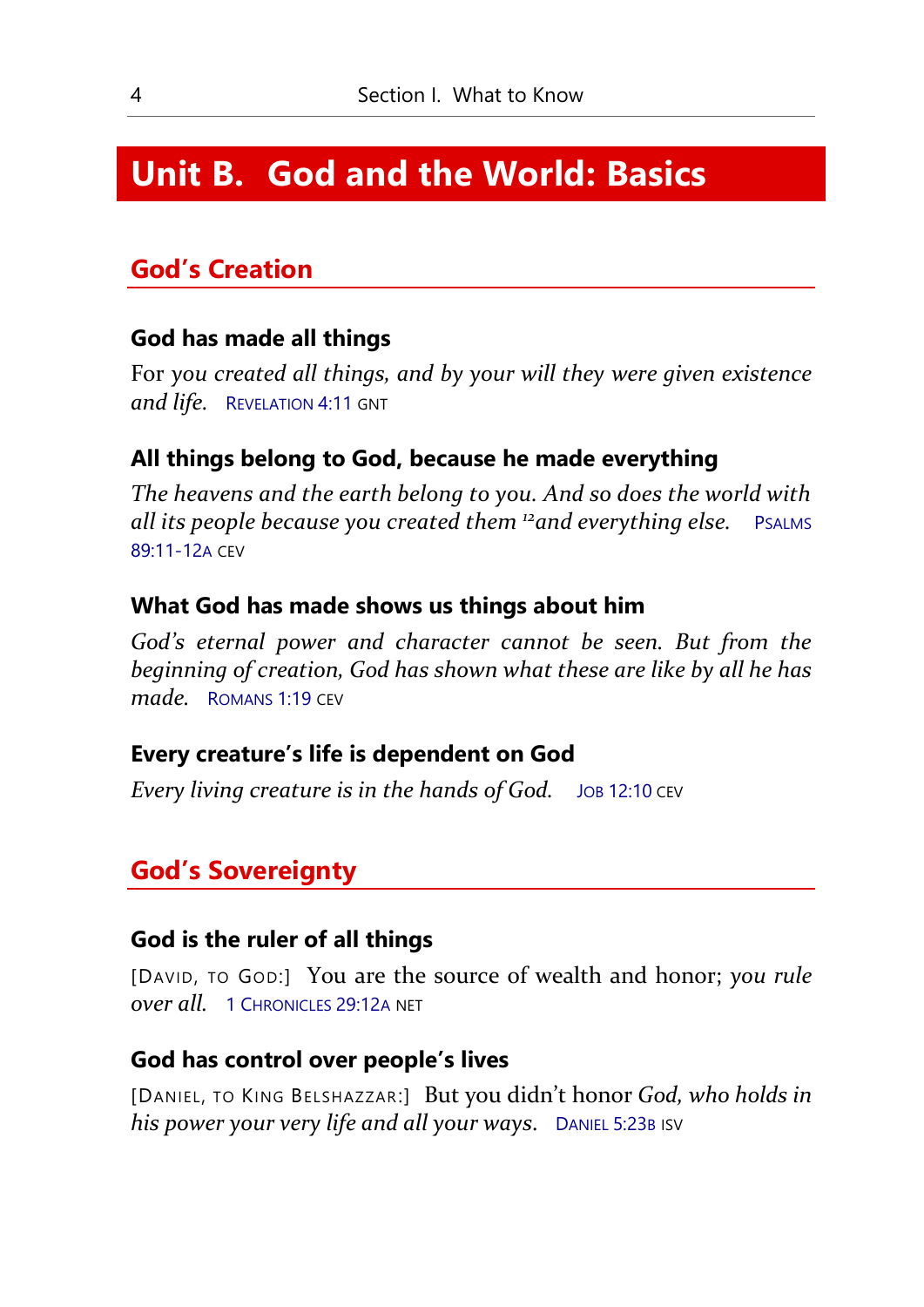## **The Problem of Sin**

#### **Sin is breaking God's law**

*Whoever sins is guilty of breaking God's law, because sin is a breaking*  of the law. 1 J[OHN](https://biblia.com/books/gs-netbible/1John3.4) 3:4B GNT

#### **All people have sinned**

*All of us have sinned and fallen short of God's glory.* R[OMANS](https://biblia.com/books/gs-netbible/Romans3.23) 3:23 CEV The last phrase speaks of failing to live up to a standard that fits in with God's glory. This is basically due to sin.

#### **Sin leads to the punishment of eternal death**

For *the payoff of sin is death*, but the gift of God is eternal life in Christ Jesus our Lord. R[OMANS](https://biblia.com/books/gs-netbible/Romans6.23) 6:23 NET

God's holiness and justice mean that unforgiven sin must be punished with everlasting death. It involves everlasting separation from God, in hell.

## **God's Judgment**

#### **God repays people according to what they have done**

[PAUL, SPEAKING OF GOD'S FINAL JUDGMENT:] *On that day everyone will see God's right judgments.* <sup>6</sup>*God will reward or punish every person for what that person has done.* R[OMANS](https://biblia.com/books/gs-netbible/Romans2.5) 2:5B-6 NCV™

#### **God's judgment is inescapable**

[PAUL, TO HIS READERS:] When you judge people for doing these things but then do them yourself, *do you think you will escape God's judgment?* R[OMANS](https://biblia.com/books/gs-netbible/Romans2.3) 2:3 NET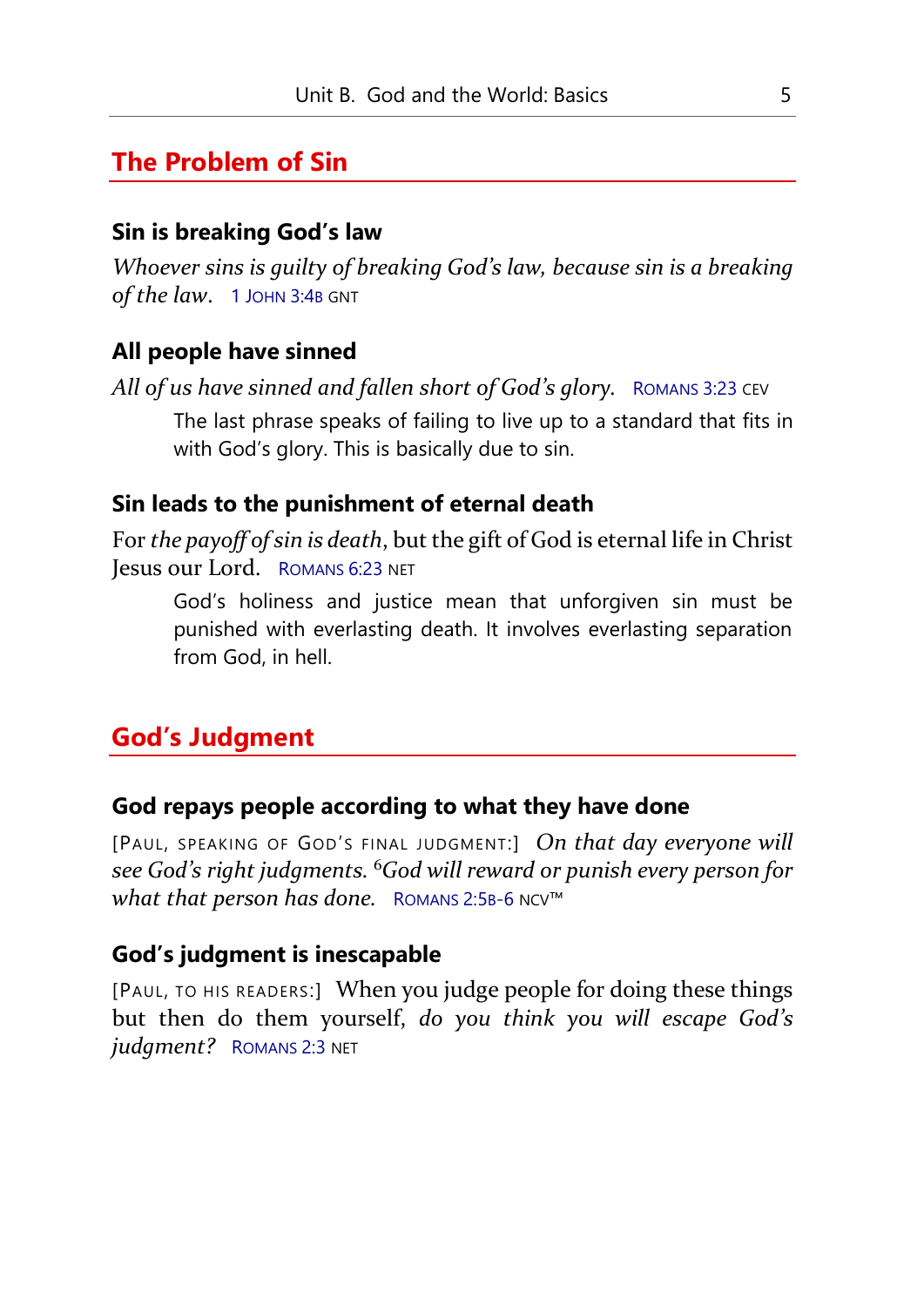# <span id="page-11-0"></span>**Unit C. God and the World: Jesus Christ**

# **Jesus Christ's Mission**

#### **God sent Jesus Christ to take away sins**

You know that *Christ came to take away sins*. 1 J[OHN](https://www.biblia.com/books/gs-netbible/1John3.5) 3:5A CEV

#### **The Jewish leaders compelled the Romans to kill Jesus**

Pilate [the Roman governor] wanted to set Jesus free, so he spoke again to the crowds [led by the Jewish authorities]. <sup>21</sup>But *they kept shouting, "Nail him to a cross! Nail him to a cross!"* LUKE [23:20-21](https://www.biblia.com/books/gs-netbible/Luke23.20) CEV

#### **But God raised Jesus from the dead**

But *God raised him from death …* ACTS [2:24](https://biblia.com/books/gs-netbible/Acts2.24)<sup>A</sup> GNT

### **Salvation through Jesus Christ**

#### **Jesus Christ died for us**

But *God showed how much he loved us by having Christ die for us*, even though we were sinful. R[OMANS](https://biblia.com/books/gs-netbible/Romans5.8) 5:8 CEV

Jesus died for us. He gave his life in place of our lives to pay the penalty for our sin. He did this so that we would not have to pay it ourselves with eternal death. Instead we can have eternal life. This is spiritual life which extends beyond physical death.

#### **By Jesus' death our sins can be forgiven**

For *by the blood of Christ we are set free, that is, our sins are forgiven*. E[PHESIANS](https://biblia.com/books/gs-netbible/Ephesians1.7) 1:7B GNT

The "blood of Christ" is a reference to his death for us.

#### **We can only be saved through Jesus Christ**

*Salvation is to be found through him alone; in all the world there is no one else whom God has given who can save us.* ACTS [4:12](https://biblia.com/books/gs-netbible/Acts4.12) GNT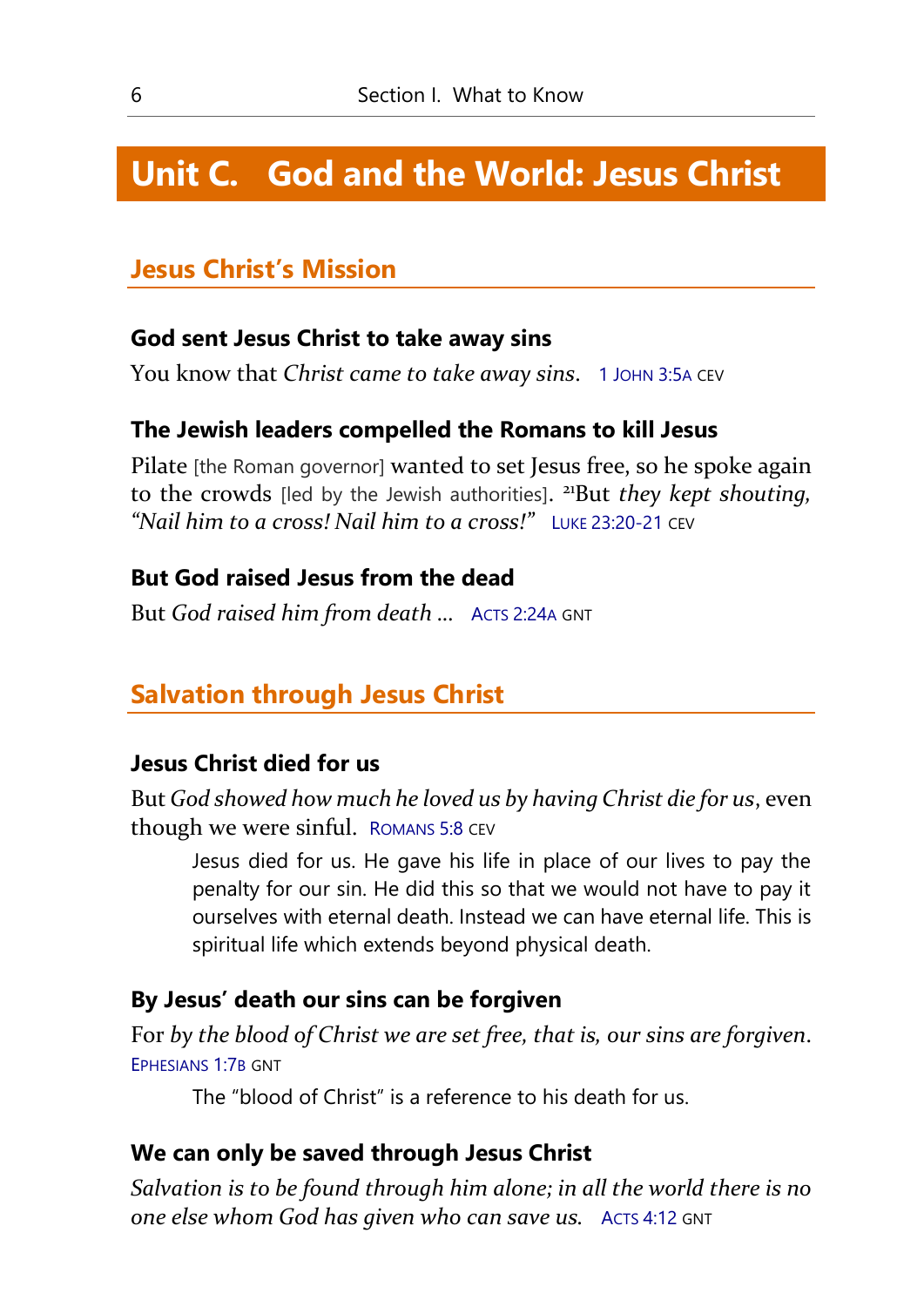## **The New Order**

### **We are not made right by the law – but by faith in Christ**

For *no one is put right in God's sight by doing what the Law requires*; what the Law does is to make people know that they have sinned. … <sup>22</sup>*God puts people right through their faith in Jesus Christ.* R[OMANS](https://biblia.com/books/gs-netbible/Romans3.20)  [3:20,](https://biblia.com/books/gs-netbible/Romans3.20) [22](https://biblia.com/books/gs-netbible/Romans3.22)A GNT

We are unable to be made right with God through obeying his law, as we are not capable of obeying it all the time. But now because of what Jesus Christ has accomplished, we can be made right with God by faith in Christ and what he has done.

#### **God has made Jesus Christ Lord of all**

Then *God gave Christ the highest place and honored his name above all others.* … <sup>11</sup>*And to the glory of God the Father everyone will openly agree, "Jesus Christ is Lord!"* P[HILIPPIANS](https://biblia.com/books/gs-netbible/Philippians2.9) 2:9, [11](https://biblia.com/books/gs-netbible/Philippians2.11) CEV

#### **The kingdom of God has come, through Christ's mission**

*He* [Jesus] *said, "The right time has come. The kingdom of God is near.* MARK [1:15](https://biblia.com/books/gs-netbible/Mark1.15)A NCV™

In Jesus' mission a more far-reaching, spiritual dimension of God's reign was established. It exists primarily in the hearts and minds of God's people. At the end of the age God's kingdom and authority will be imposed over all things.

#### **'The Last Things'**

#### **Jesus Christ will return and judge all people**

For *the Son of Man* [Jesus Christ] *will come with his angels in the glory of his Father, and then he will reward each person according to what he has done.* M[ATTHEW](https://biblia.com/books/gs-netbible/Matthew16.27) 16:27 NET

#### **Those who believe in Jesus Christ will have eternal life**

*The one who believes in the Son has eternal life. The one who rejects the Son will not see life, but God's wrath remains on him.* JOHN [3:36](https://biblia.com/books/gs-netbible/John3.36) NET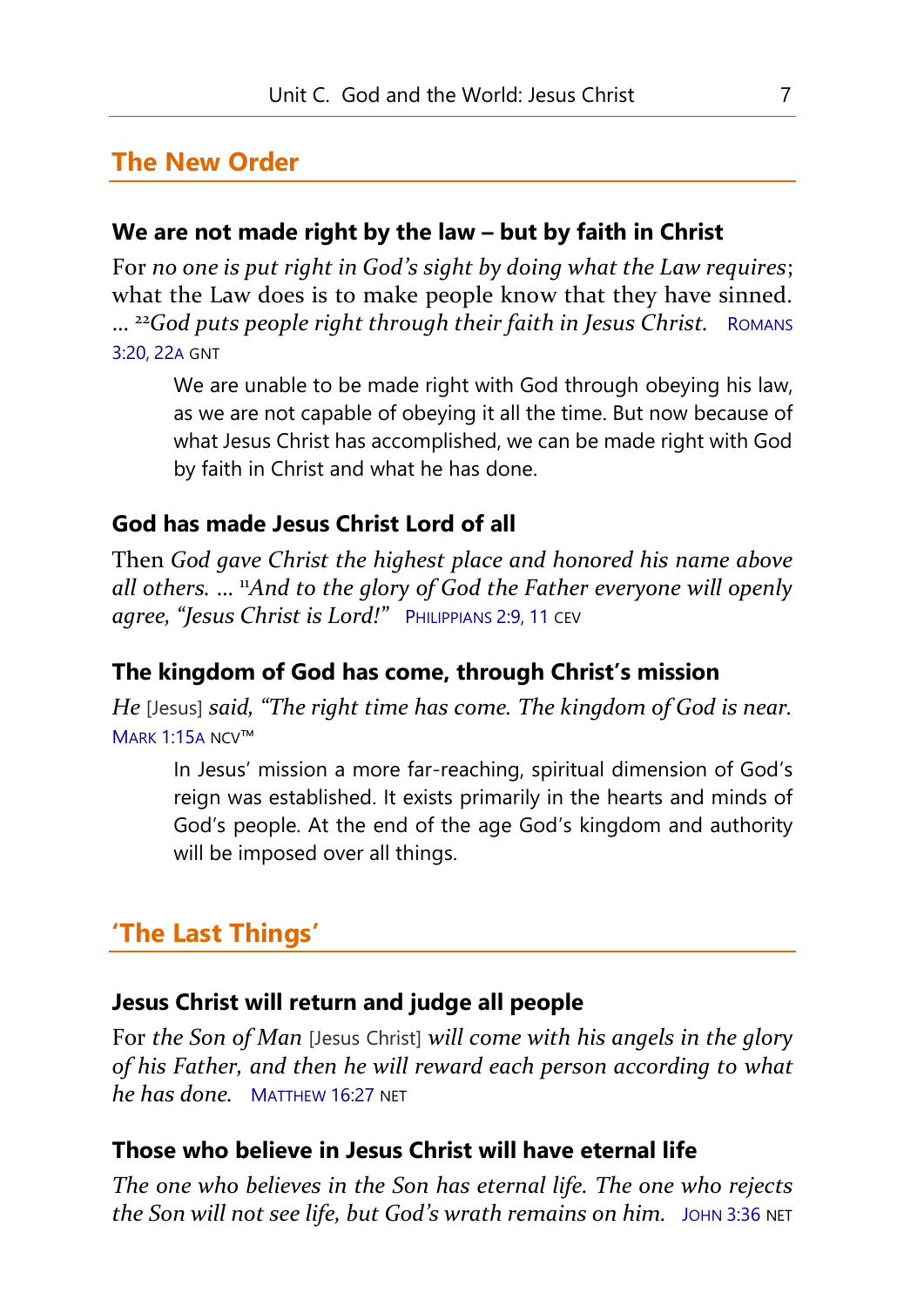# <span id="page-13-0"></span>**Unit D. God and His Own People**

# **Keys to God's Interaction with His People**

#### **God is always with his people**

[GOD:] I will be with you as I was with Moses. *I will always be with*  you; I will never abandon you. J[OSHUA](https://biblia.com/books/gs-netbible/Joshua1.5) 1:5B GNT

#### **God knows his people**

[GOD, TO MOSES:] *I know you by name*. E[XODUS](https://biblia.com/books/gs-netbible/Exodus33.17) 33:17<sup>B</sup> ISV

#### **God loves his people and is faithful to them**

*His love for us is strong and his faithfulness is eternal.* Praise the LORD! PSALMS [117:2](https://biblia.com/books/gs-netbible/Psalms117.2) GNT

#### **God's Holy Spirit lives in and helps his people**

[PAUL, SPEAKING TO TIMOTHY ABOUT THE GOSPEL MESSAGE :] You have been trusted with a wonderful treasure. *Guard it with the help of the Holy Spirit, who lives within you.* 2 T[IMOTHY](https://biblia.com/books/gs-netbible/2Timothy1.14) 1:14 CEV

# **God's Transformation of His People**

#### **God's people are given spiritual life**

[JESUS:] *The Spirit is the one who gives life*; human nature is of no help! The words that I have spoken to you are spirit and are life. JOHN [6:63](https://biblia.com/books/gs-netbible/John6.63) NET

#### **God's people are being changed to be like Jesus Christ**

They show the bright glory of the Lord, as *the Lord's Spirit makes us more and more like our glorious Lord*. 2 C[ORINTHIANS](https://biblia.com/books/gs-netbible/2Corinthians3.18) 3:18<sup>B</sup> CEV

#### **God fills his people with joy and peace**

*May God, the source of hope, fill you with all joy and peace by means of your faith in him* … R[OMANS](https://biblia.com/books/gs-netbible/Romans15.13) 15:13<sup>A</sup> GNT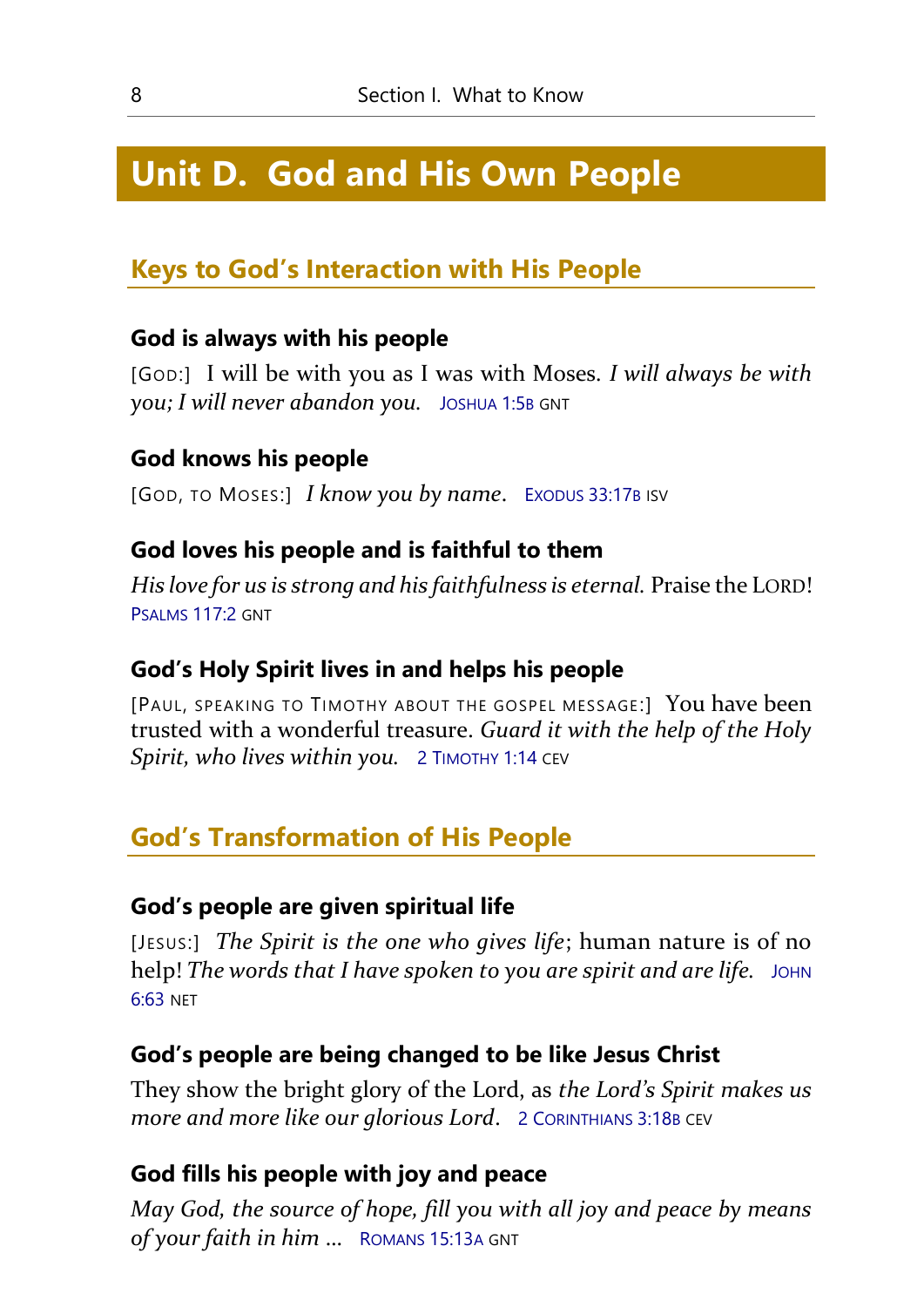# **God's Care of His People**

#### **God cares for his people**

Leave all your worries with him, because *he cares for you*. 1 P[ETER](https://biblia.com/books/gs-netbible/1Peter5.6) 5:6 GNT

#### **God helps his people in times of trouble**

*God is our shelter and strength, always ready to help in times of trouble.* P[SALMS](https://biblia.com/books/gs-netbible/Psalms46.1) 46:1 GNT

#### **God provides for all their needs**

[PAUL, TO BELIEVERS WHO HAD SUPPORTED HIM:] And *my God will fully supply your every need according to his glorious riches in the Messiah Jesus*. P[HILIPPIANS](https://biblia.com/books/gs-netbible/Philippians4.19) 4:19 ISV

## **God's Plans for His People**

#### **God's plans include things for his people to do**

God has made us what we are, and in our union with Christ Jesus *he has created us for a life of good deeds, which he has already prepared for us to do.* E[PHESIANS](https://biblia.com/books/gs-netbible/Ephesians2.10) 2:10 GNT

#### **In spite of their troubles, God will fulfill his plans for them**

[DAVID, TO GOD:] *When I am surrounded by troubles, you keep me safe. You oppose my angry enemies and save me by your power.* <sup>8</sup>*You will do everything you have promised …* PSALMS [138:7-8](https://biblia.com/books/gs-netbible/Psalms138.7)<sup>A</sup> GNT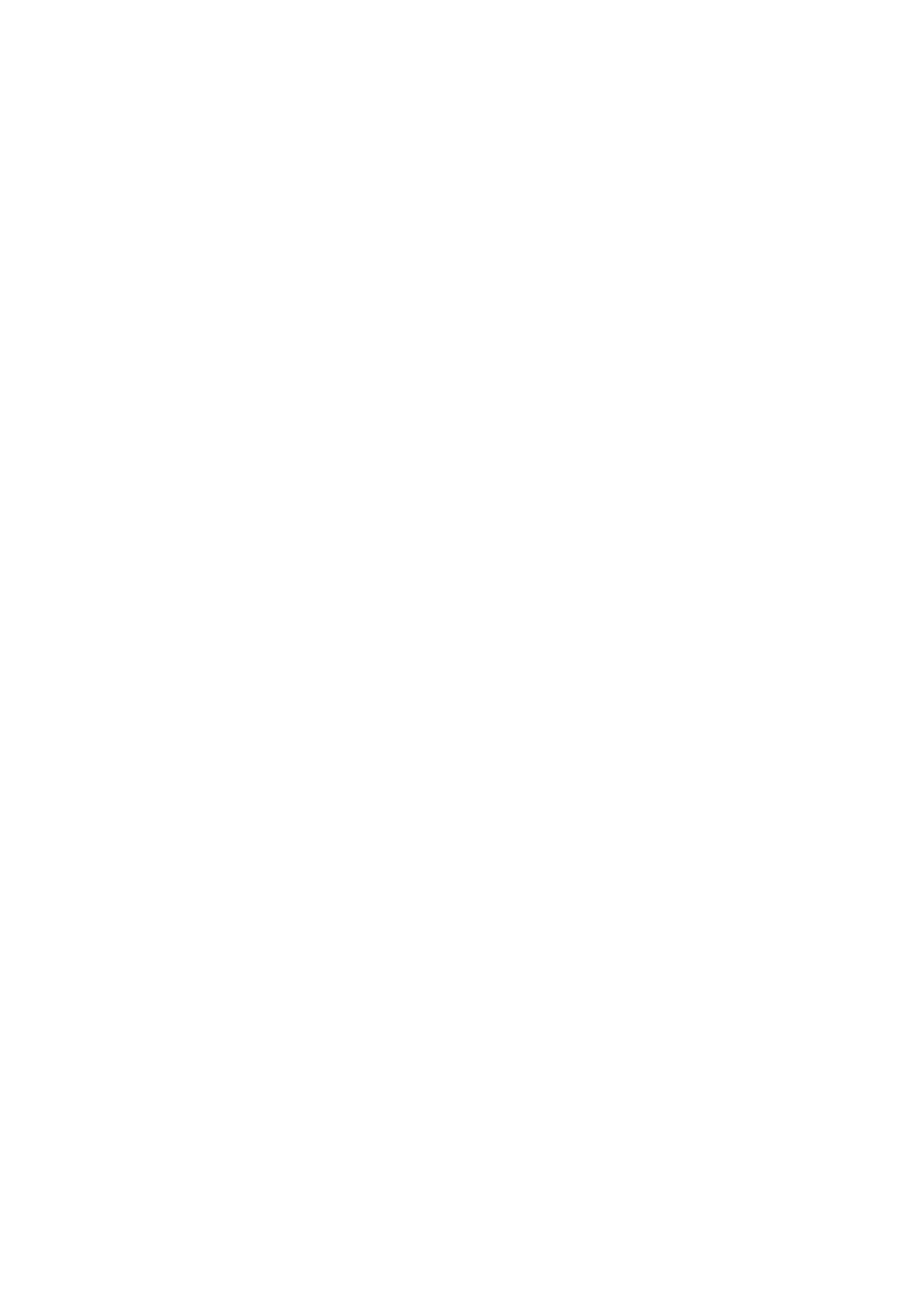<span id="page-16-0"></span>**Section II.**

# What to Do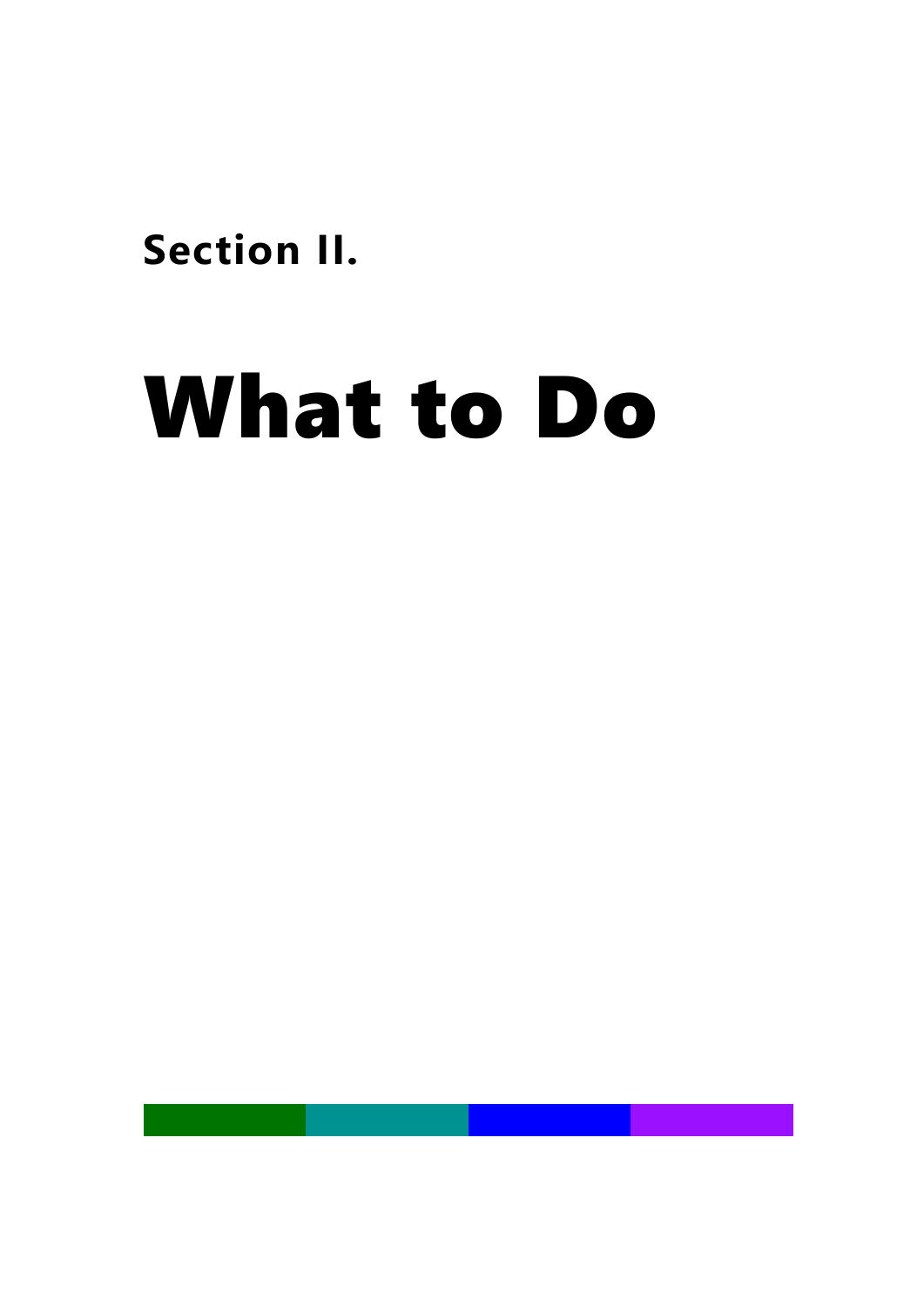# <span id="page-17-0"></span>**Unit E. Relating to God**

# **Being Right with God**

#### **Turn from sin to God and believe in Jesus Christ**

[PAUL:] To Jews and Gentiles alike I gave solemn warning that *they should turn from their sins to God and believe in our Lord Jesus*. A[CTS](https://biblia.com/books/gs-netbible/Acts20.21)  [20:21](https://biblia.com/books/gs-netbible/Acts20.21) GNT

We need to believe Jesus Christ to be the means of forgiveness of sins, with what he achieved by his death. As such, we are to trust in him for God's forgiveness of our own sins. In doing so we are considered righteous by God, and granted eternal life.

#### **Believing in Jesus Christ brings eternal life**

For this is the way God loved the world: He gave his one and only Son, so that *everyone who believes in him will not perish but have eternal life*. JOHN [3:16](https://biblia.com/books/gs-netbible/John3.16) NET

#### **We can be sure of being forgiven**

But if we confess our sins to God, *he can always be trusted to forgive us and take our sins away.* 1 J[OHN](https://biblia.com/books/gs-netbible/1John1.9) 1:9 CEV

# **Having Faith in God**

#### **Do not fear – trust in God**

[DAVID:] *When I am afraid, I will trust you.* <sup>4</sup> I praise God for his word. *I trust God, so I am not afraid. What can human beings do to me?* **PSALMS [56:3-4](https://biblia.com/books/gs-netbible/Psalms56.3) NCV™** 

#### **Do not worry**

*Do not worry about anything, but pray and ask God for everything you need, always giving thanks.* <sup>7</sup>And God's peace, which is so great we cannot understand it, will keep your hearts and minds in Christ Jesus. P[HILIPPIANS](https://biblia.com/books/gs-netbible/Philippians4.6) 4.6-7 NCV™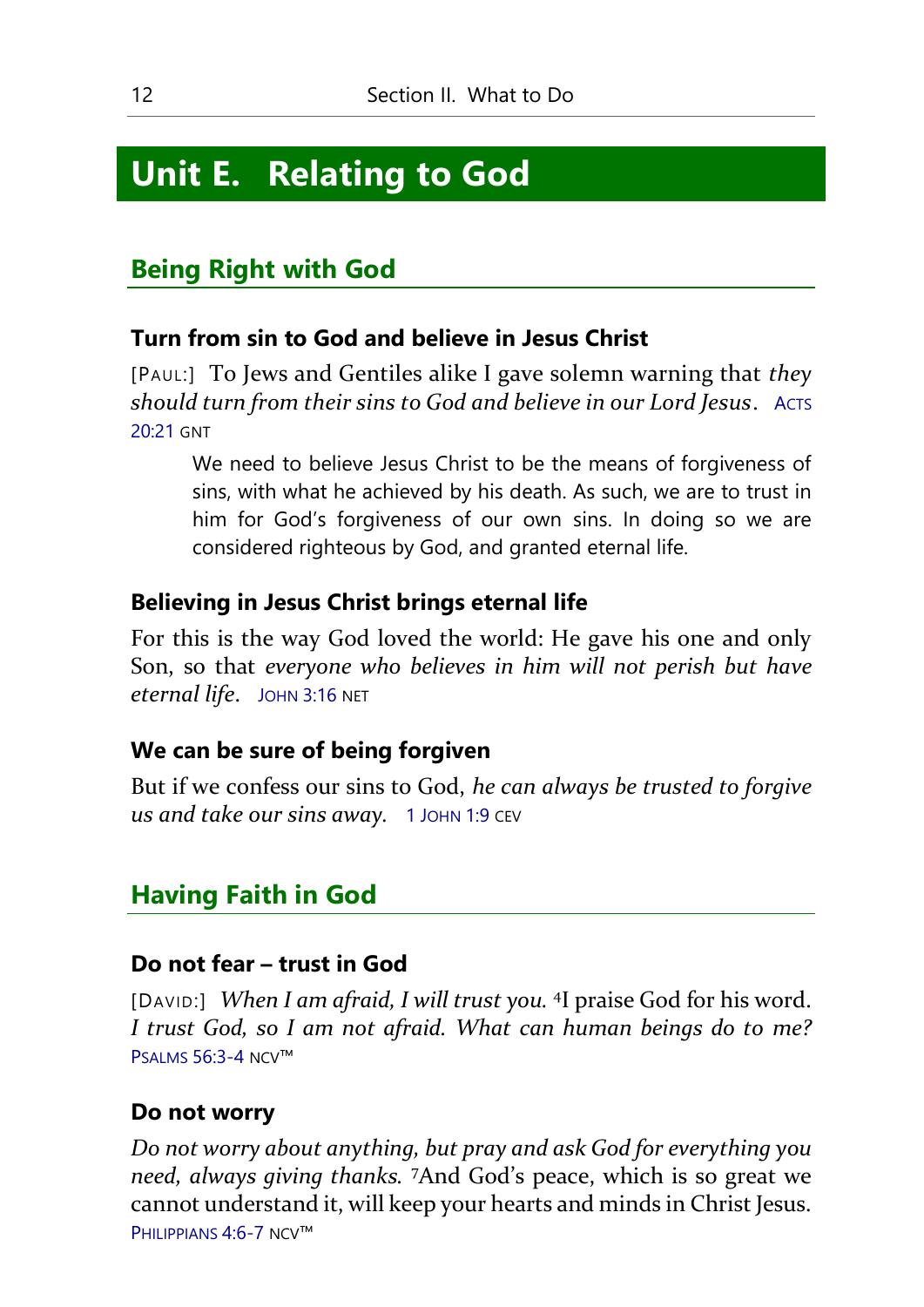# **Loving and Obeying God**

#### **Love God with all your heart**

Jesus answered: *Love the Lord your God with all your heart, soul, and mind.* <sup>38</sup>*This is the first and most important commandment.* M[ATTHEW](https://biblia.com/books/gs-netbible/Matthew22.37)  [22:37-38](https://biblia.com/books/gs-netbible/Matthew22.37) CEV

#### **Persistently read God's word and obey it**

*He is to keep this book* [of God's teachings] *near him and read from it all his life*, so that he will learn to honor the LORD and to *obey faithfully everything that is commanded in it*. D[EUTERONOMY](https://biblia.com/books/gs-netbible/Deuteronomy17.19) 17:19 GNT

#### **Make Jesus Christ your Lord**

Honor Christ and *let him be the Lord of your life*. 1 PETER [3:15](https://biblia.com/books/gs-netbible/1Peter3.15)A CEV

## **Connecting with God**

#### **Keep on seeking God, with all your heart**

Now *seek the LORD your God wholeheartedly and with your entire being!* 1 C[HRONICLES](https://biblia.com/books/gs-netbible/1Chronicles22.19) 22:19<sup>A</sup> NET

#### **Pray to God, as a caring father**

So *pray this way: Our Father in heaven*, may your name be honored, … M[ATTHEW](https://biblia.com/books/gs-netbible/Matthew6.9) 6:9 NET

## **Exalting God**

#### **Praise God constantly**

Our sacrifice is to *keep offering praise to God* in the name of Jesus. H[EBREWS](https://biblia.com/books/gs-netbible/Hebrews13.15) 13:15 CEV

#### **Always be thankful**

In the name of our Lord Jesus Christ, *always give thanks for everything to God the Father.* E[PHESIANS](https://biblia.com/books/gs-netbible/Ephesians5.20) 5:20 GNT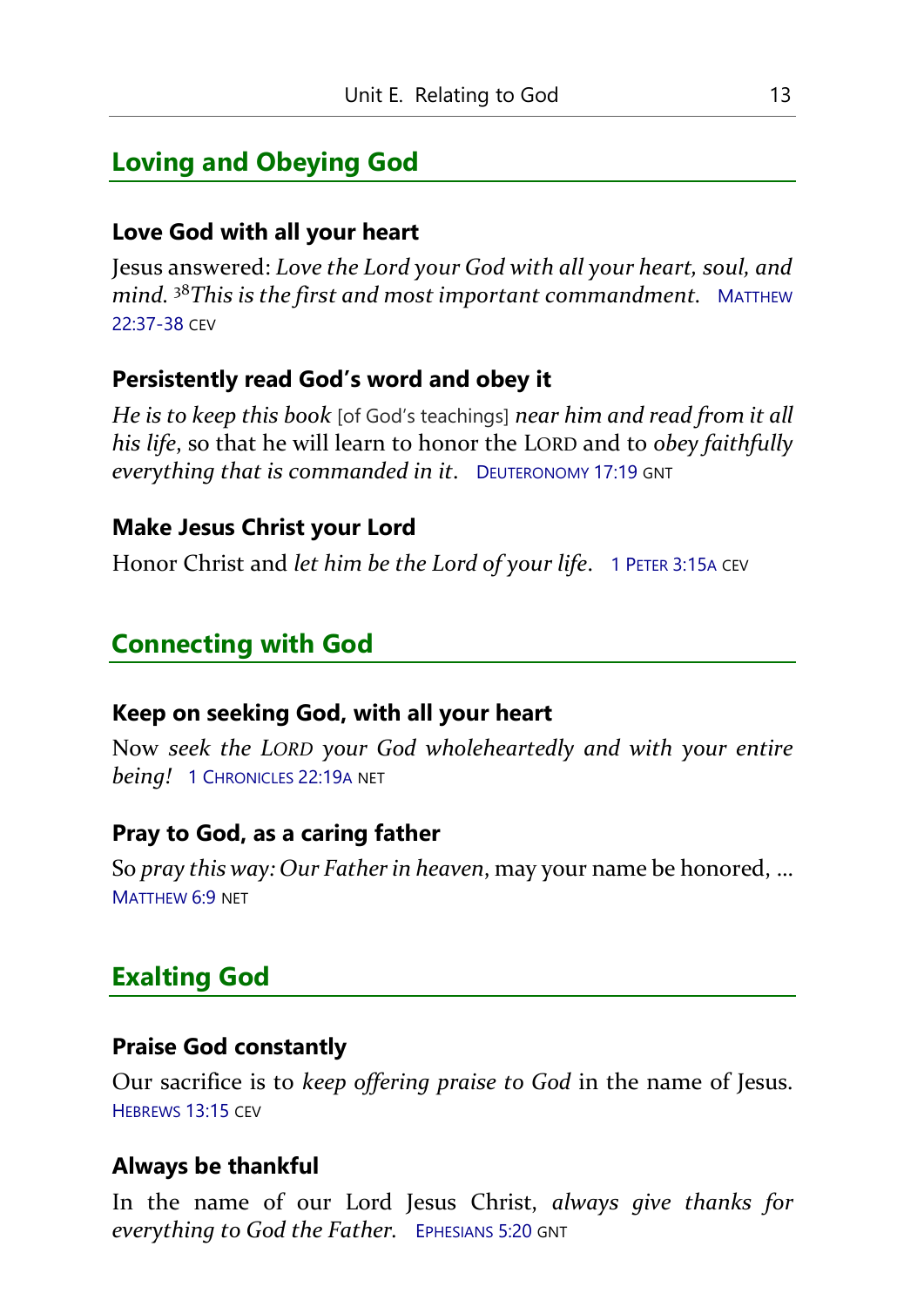# <span id="page-19-0"></span>**Unit F. Church Life**

# **Being One Body**

#### **Meet together with other believers**

*Let us not give up the habit of meeting together*, as some are doing. H[EBREWS](https://biblia.com/books/gs-netbible/Hebrews10.25) 10:25A GNT

#### **Love each other as Jesus Christ loved us**

[JESUS:] *My commandment is this: love one another, just as I love you.* JOHN [15:12](https://biblia.com/books/gs-netbible/John15.12) GNT

#### **Help each other**

*Carry one another's burdens, and in this way you will fulfill the law of Christ.* G[ALATIANS](https://biblia.com/books/gs-netbible/Galatians6.2) 6:2 NET

By helping each other in need, we effectively obey Jesus' teachings.

# **Worshiping God**

#### **Worship God together**

*Ezra* [a priest] *praised the great LORD God, and the people shouted, "Amen! Amen!" Then they bowed with their faces to the ground and worshiped the LORD.* N[EHEMIAH](https://biblia.com/books/gs-netbible/Nehemiah8.6) 8:6 CEV

#### **Worship God in spirit**

[JESUS:] *God is spirit, and the people who worship him must worship in spirit and truth.* JOHN [4:24](https://biblia.com/books/gs-netbible/John4.24) CEV

To worship "in spirit" is primarily an inward activity, rather than being centered on the performing of ceremonial acts. It involves our spirit – and thus our mind and will.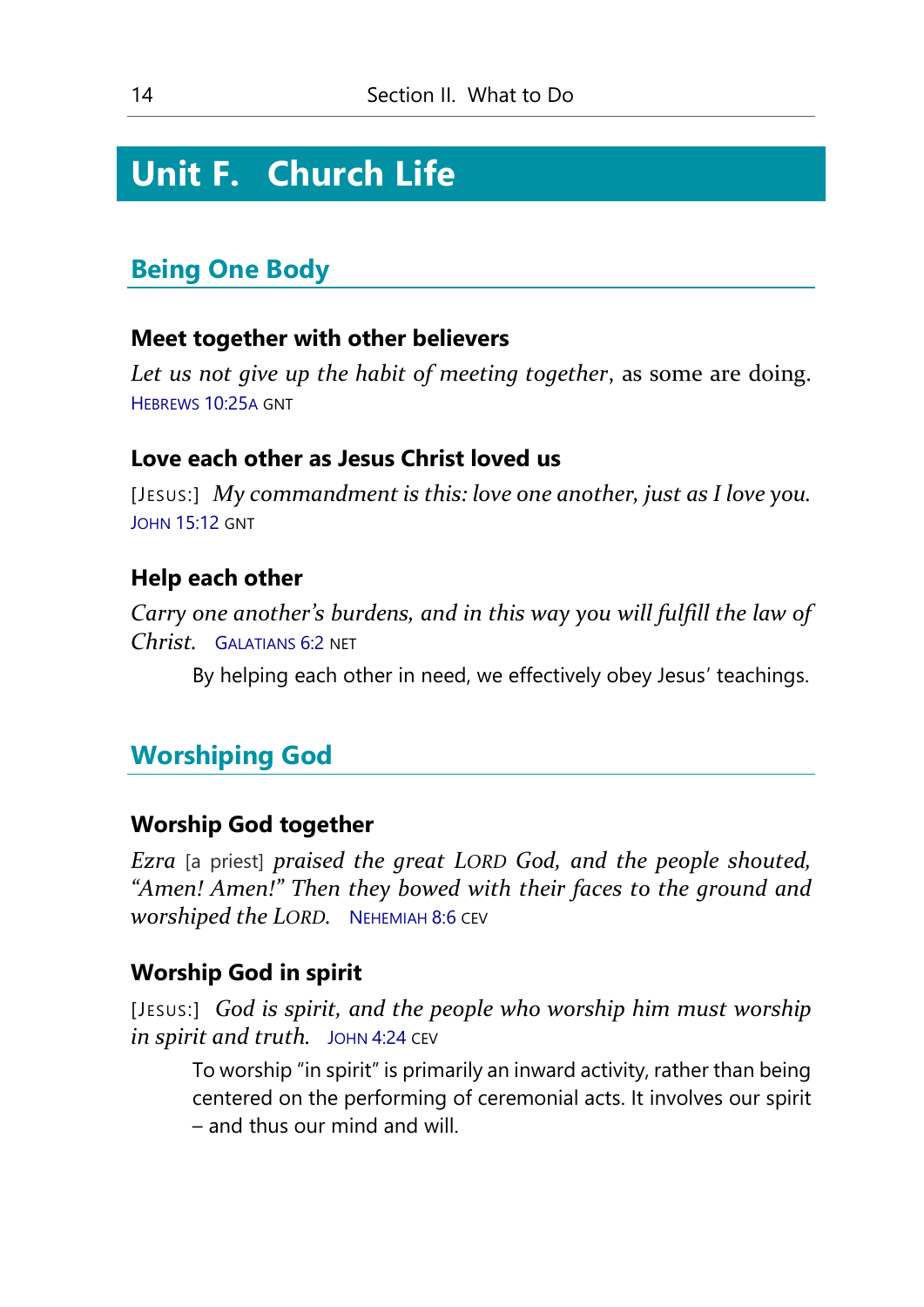# **Serving God**

### **Do God's work together**

[PAUL, TO SYZYGUS:] And, my true partner, I ask you to help them. *These women have worked together with me and with Clement and with the others in spreading the good news.* P[HILIPPIANS](https://biblia.com/books/gs-netbible/Philippians4.3) 4:3<sup>A</sup> CEV

## **Be devoted to God's work**

*Always give yourselves fully to the work of the Lord, because you know*  that your work in the Lord is never wasted. 1 C[ORINTHIANS](https://biblia.com/books/gs-netbible/1Corinthians15.58) 15:58B NCV<sup>™</sup>

## **Pray to God for help in the work**

[THE BELIEVERS, PRAYING:] *Lord, listen to their threats! We are your servants. So make us brave enough to speak your message.* <sup>30</sup>*Show your mighty power, as we heal people and work miracles and wonders in the name of your holy Servant Jesus.* ACTS [4:29-30](https://biblia.com/books/gs-netbible/Acts4.29) CEV

# **Significant Practices**

## **Baptism, in the name of Jesus Christ**

On hearing this, *they were baptized in the name of the Lord Jesus*. A[CTS](https://biblia.com/books/gs-netbible/Acts19.5)  [19:5](https://biblia.com/books/gs-netbible/Acts19.5) ISV

By being baptized in or into the "name" of Jesus Christ, a person declares their identification and relationship with Jesus Christ and also their commitment to him.

# **The Lord's Supper, in memory of his death**

[PAUL, TO BELIEVERS:] For I received from the Lord the teaching that I passed on to you: that *the Lord Jesus, on the night he was betrayed, took a piece of bread,* <sup>24</sup>*gave thanks to God, broke it, and said, "This is my body, which is for you. Do this in memory of me."* <sup>25</sup>*In the same way, after the supper he took the cup and said, "This cup is God's new covenant, sealed with my blood. Whenever you drink it, do so in memory of me."* 1 C[ORINTHIANS](https://biblia.com/books/gs-netbible/1Corinthians11.23) 11:23-25 GNT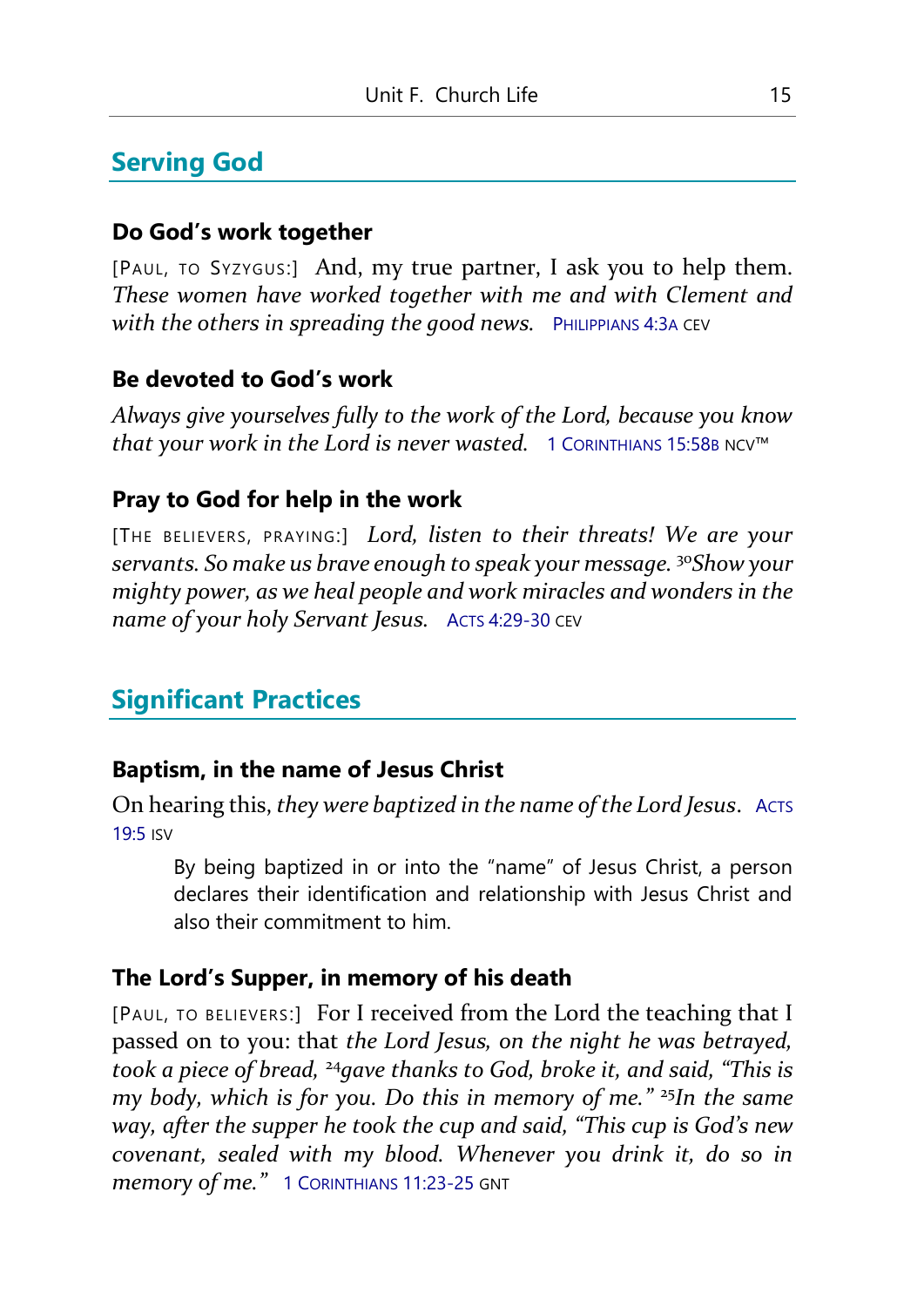# <span id="page-21-0"></span>**Unit G. Relating to People**

# **Love**

#### **Love others as you love yourself – which sums up God's law**

But *all of these* [commands] *are summed up in the command that says, "Love others as much as you love yourself."* R[OMANS](https://biblia.com/books/gs-netbible/Romans13.9) 13:9<sup>B</sup> CEV

#### **Act according to what love involves**

*Love is kind and patient, never jealous, boastful, proud, or* <sup>5</sup> *rude. Love isn't selfish or quick tempered. It doesn't keep a record of wrongs that others do.* <sup>6</sup>*Love rejoices in the truth, but not in evil.* <sup>7</sup>*Love is always supportive, loyal, hopeful, and trusting.* 1 C[ORINTHIANS](https://biblia.com/books/gs-netbible/1Corinthians13.4) 13:4-7 CEV

#### **Show mercy, and God will show you mercy**

*Blessed are the merciful, for they will be shown mercy.* M[ATTHEW](https://biblia.com/books/gs-netbible/Matthew5.7) 5:7 NET

#### **Forgive others, and God will forgive you**

*If you forgive others for the wrongs they do to you, your Father in heaven will forgive you.* M[ATTHEW](https://biblia.com/books/gs-netbible/Matthew6.14) 6:14 CEV

# **Justice**

#### **Do what is right**

*Do what is right and fair …* P[ROVERBS](https://biblia.com/books/gs-netbible/Proverbs21.3) 21:3<sup>A</sup> GNT

#### **Defend the needy**

*Speak up for people who cannot speak for themselves. Protect the rights of all who are helpless.* P[ROVERBS](https://biblia.com/books/gs-netbible/Proverbs31.8) 31:8 GNT

## **Provide for the needy**

"*If you have two coats, give one to someone who doesn't have any.*  If you have food, share it with someone else." LUKE [3:11](https://biblia.com/books/gs-netbible/Luke3.11)B CEV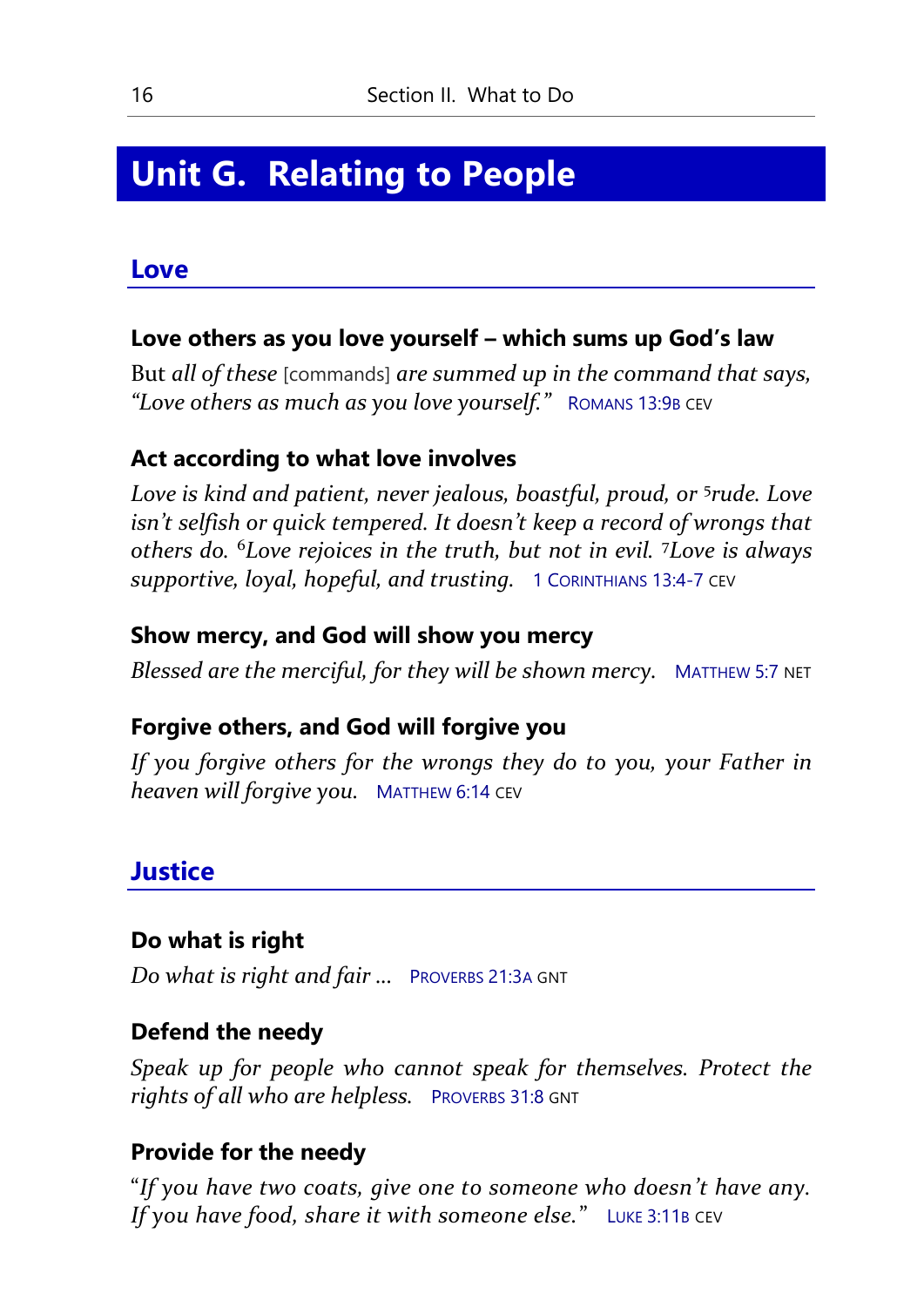# **Common Relationships**

#### **Love family members**

[PAUL, SPEAKING OF WOMEN IN THE CHURCH:] In this way they [older women] will train the younger women *to love their husbands, to love their children*, … T[ITUS](https://biblia.com/books/gs-netbible/Titus2.4) 2:4 NET

#### **Respect your parents**

*Respect your father and your mother …* E[XODUS](https://biblia.com/books/gs-netbible/Exodus20.12) 20:12A GNT

**Obey the governing authorities**

*Obey the rulers who have authority over you.* R[OMANS](https://biblia.com/books/gs-netbible/Romans13.1) 13:1A CEV

#### **Serve your employers wholeheartedly**

Honor the Lord and *serve your masters with your whole heart.* C[OLOSSIANS](https://biblia.com/books/gs-netbible/Colossians3.22) 3:22B CEV

# **Spreading the Gospel**

#### **Tell others the gospel message about Jesus Christ**

Philip began to speak, and starting with this same Scripture, *he told the man the Good News about Jesus*. ACTS [8:35](https://biblia.com/books/gs-netbible/Acts8.35) NCV™

#### **Tell people how they should respond**

[PAUL:] *I warned both Jews and Greeks to change their lives and turn to God and believe in our Lord Jesus.* ACTS [20:21](https://biblia.com/books/gs-netbible/Acts20.21) NCV™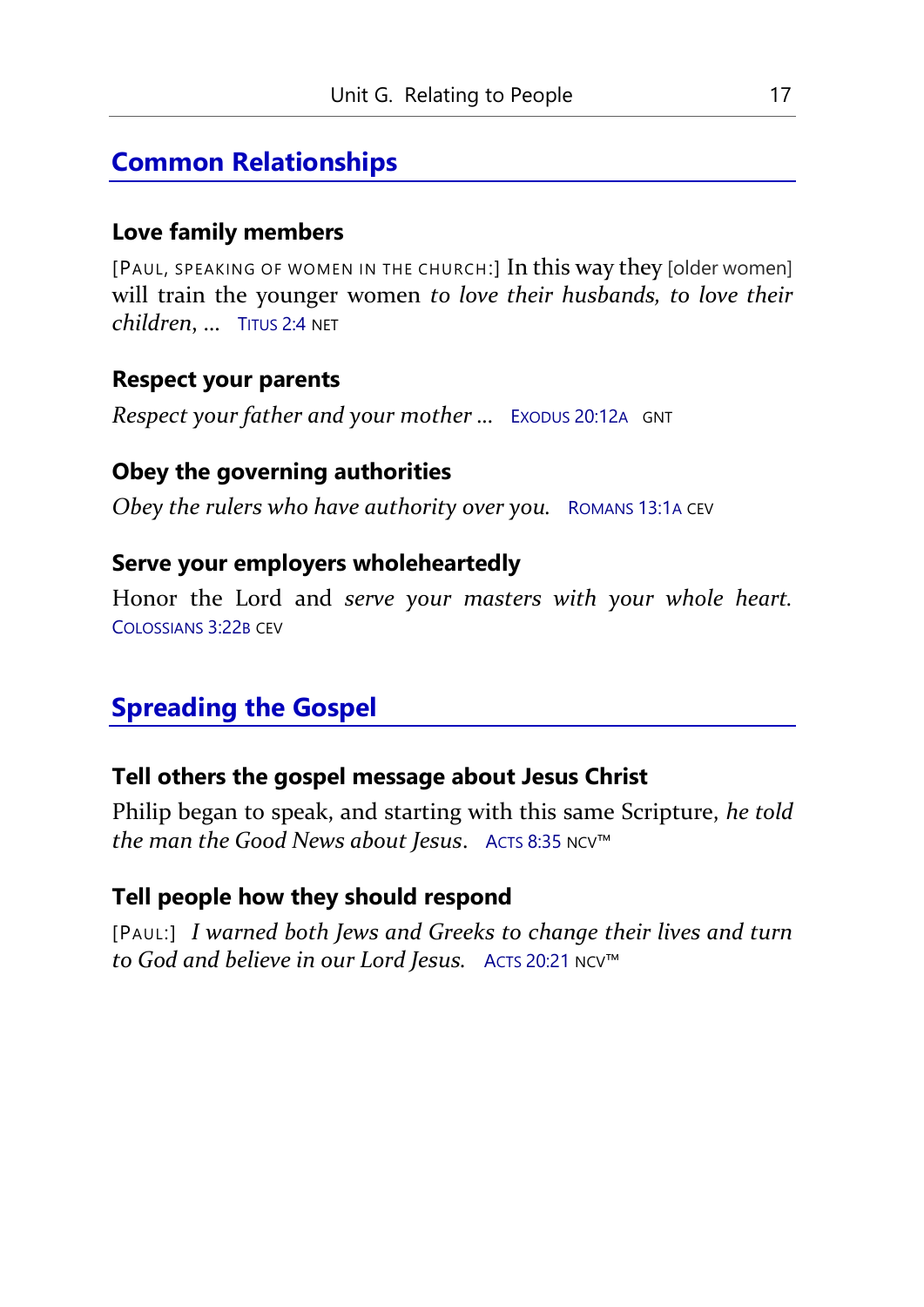# <span id="page-23-0"></span>**Unit H. Persevering**

# **Rejecting Sin**

#### **Use God's word to avoid sin**

[A PSALMIST, TO GOD:] *I treasure your word above all else; it keeps me from sinning against you.* PSALMS [119:11](https://biblia.com/books/gs-netbible/Psalms119.11) CEV

#### **Live by the Holy Spirit**

God did this [sent Jesus to deal with sin] so that the righteous demands of the Law might be fully satisfied in us who *live according to the Spirit, and not according to human nature*. R[OMANS](https://biblia.com/books/gs-netbible/Romans8.4) 8:4 GNT

Living by the Holy Spirit involves: focusing on what he wants; paying attention to his promptings; and relying on his power.

#### **Ask God for forgiveness of sin**

[DAVID, TO GOD:] *Wash away all my guilt and make me clean again.* P[SALMS](https://biblia.com/books/gs-netbible/Psalms51.2) 51:2 NCV™

# **Major Pitfalls**

#### **Do not be proud**

Be friendly with everyone. *Don't be proud and feel that you are smarter than others. Make friends with ordinary people.* R[OMANS](https://biblia.com/books/gs-netbible/Romans12.16) 12:16 CEV

#### **Do not love money**

*Keep your lives free from the love of money, and be satisfied with what you have. For God has said, "I will never leave you; I will never abandon you."* H[EBREWS](https://biblia.com/books/gs-netbible/Hebrews13.5) 13:5 GNT

#### **Turn from sexual sin**

Then Jesus told her Ja woman who had been caught in bed with a man who was not her husband], "I am not going to accuse you either. You may go now, but *don't sin anymore.*" JOHN [8:11](https://biblia.com/books/gs-netbible/John8.11)<sup>B</sup> CEV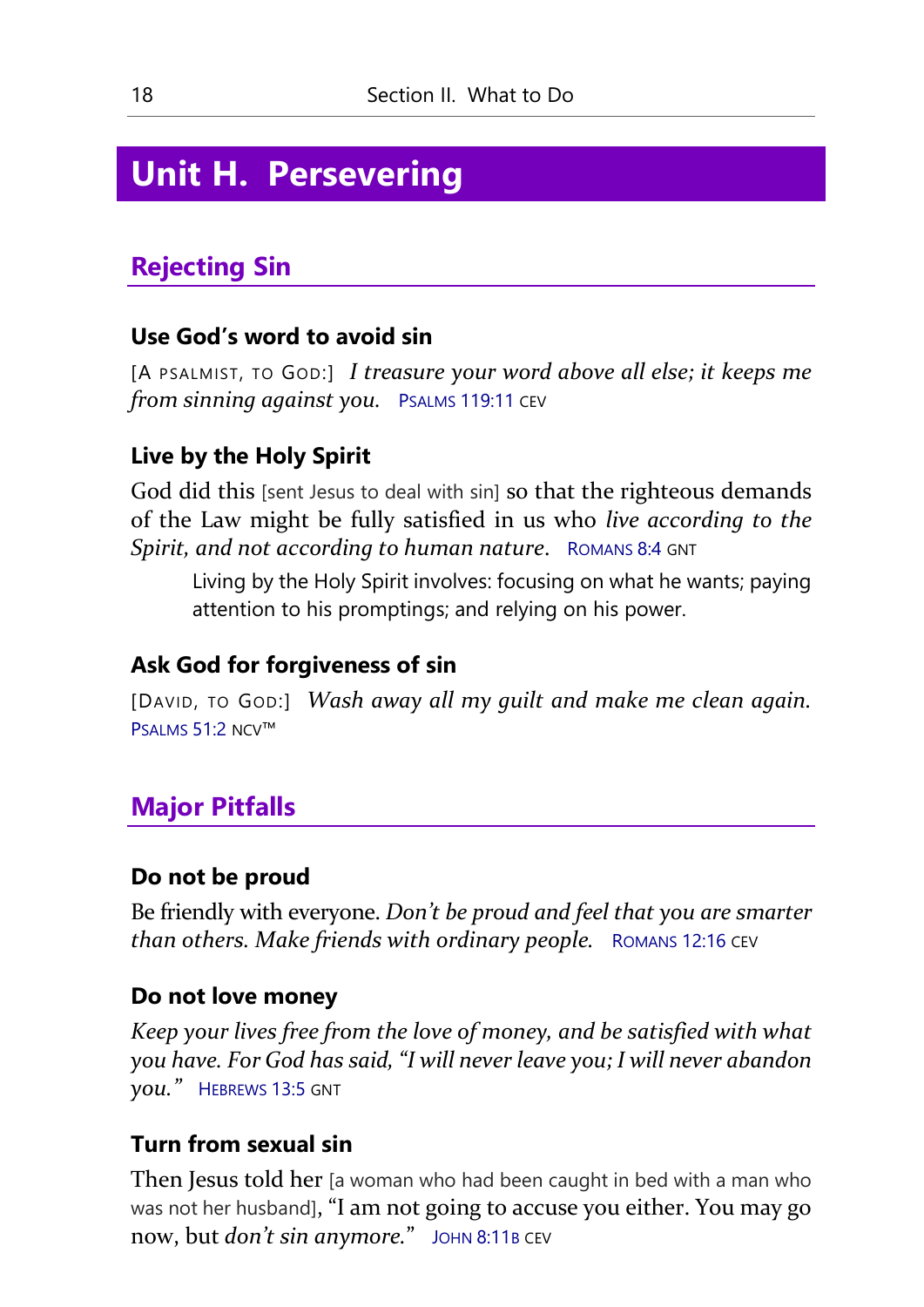### **Hard Times**

#### **In hard times, trust in God**

[DAVID, TO GOD:] When they plot together against me, they figure out how they can take my life. <sup>14</sup>*But I trust in you, O LORD! I declare, "You are my God!"* <sup>15</sup>*You determine my destiny! Rescue me from the power of my enemies and those who chase me.* PSALMS [31:13](https://biblia.com/books/gs-netbible/Psalms31.13)B-15 NET

#### **Persist in prayer to God**

[A PSALMIST, TO GOD:] LORD, you are the God who saves me. *I cry out*  to you day and night. P[SALMS](https://biblia.com/books/gs-netbible/Psalms88.1) 88:1 NCV™

#### **Take comfort in God's word**

[A PSALMIST, TO GOD:] *When I suffer, this comforts me: Your promise gives me life. …* <sup>52</sup>*I remember your laws from long ago, and they comfort me, LORD.* PSALMS [119:50,](https://biblia.com/books/gs-netbible/Psalms119.50) [52](https://biblia.com/books/gs-netbible/Psalms119.52) NCV™

In v. 50 the psalmist speaks of God's promise renewing his life, through the hope that it gives.

#### **Persecution**

#### **Do not be afraid**

*Do not be afraid of those who kill the body but cannot kill the soul. Instead, fear the one who is able to destroy both soul and body in hell.*  <sup>29</sup>*Aren't two sparrows sold for a penny? Yet not one of them falls to the ground apart from your Father's will.* <sup>30</sup>*Even all the hairs on your head are numbered.* <sup>31</sup>*So do not be afraid; you are more valuable than many sparrows.* MATTHEW [10:28-31](https://biblia.com/books/gs-netbible/Matthew10.28) NET

#### **Remain faithful to God and Jesus Christ**

[JESUS CHRIST, TO BELIEVERS:] Don't be afraid of anything you are about to suffer. Listen! The Devil will put you to the test by having some of you thrown into prison, and your troubles will last ten days. *Be faithful to me, even if it means death, and I will give you life as your prize of victory.* R[EVELATION](https://biblia.com/books/gs-netbible/Revelation2.10) 2:10 GNT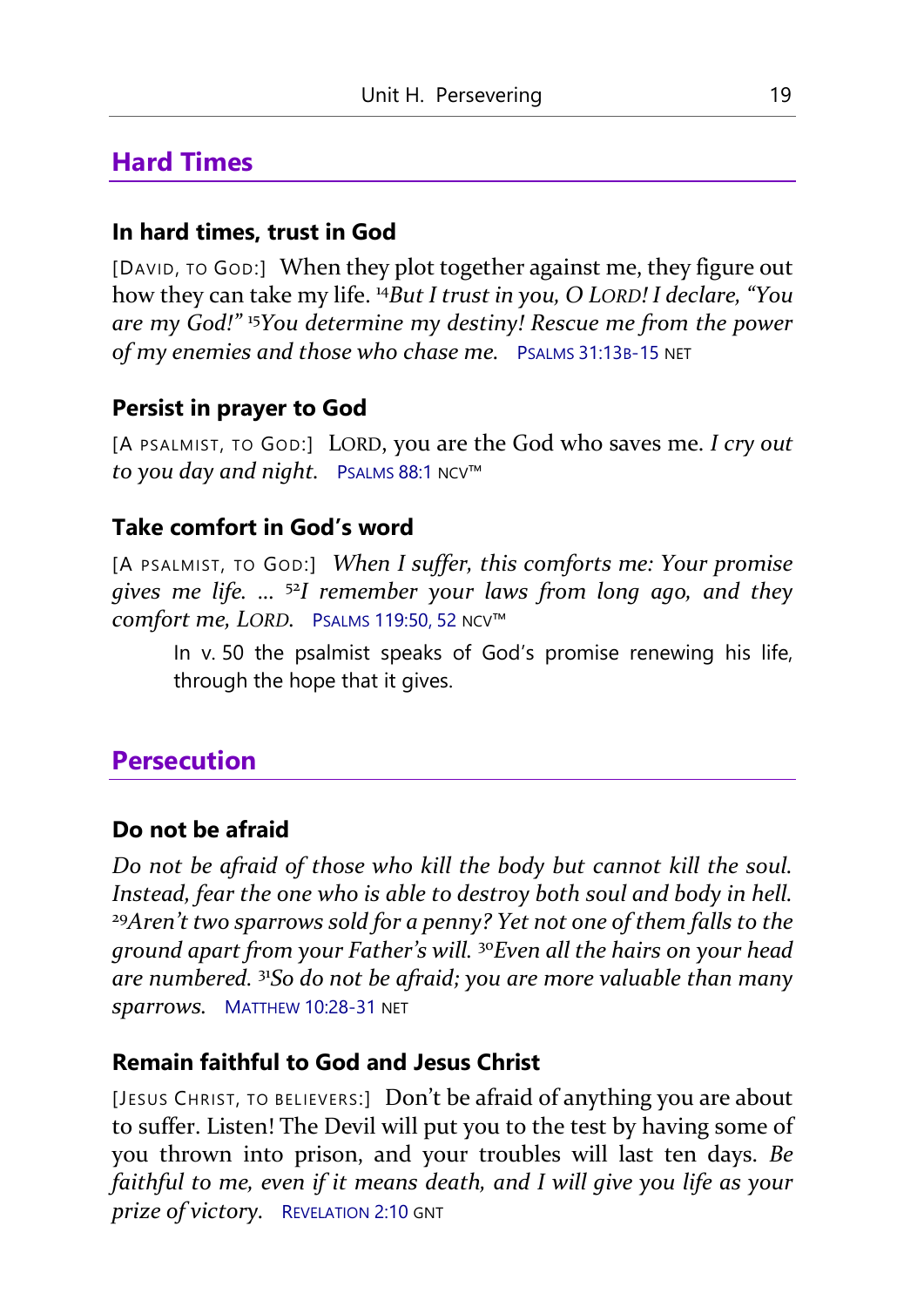# **Pray for Persecuted Christians**

<span id="page-25-0"></span>Over 200 million Christians in at least 60 countries are denied basic human rights solely because of their faith. (Source: World Evangelical Alliance) Every year many Christians are killed because of their faith.

Through prayer, encouragement and practical assistance we can assist and fellowship with persecuted Christians in their suffering. You can play a vital part in this through contacting one of the organizations listed below. Most produce regular news/prayer letters.

#### **Barnabas Fund** – [www.barnabasfund.org](https://www.barnabasfund.org/)

Barnabas Fund provides material and spiritual support in response to needs identified by local leaders.

#### **Christian Solidarity International** – [csi-usa.org](https://csi-usa.org/)

CSI works to defend religious liberty and help persecuted Christians.

#### **Christian Solidarity Worldwide** – [www.csw.org.uk](https://www.csw.org.uk/)

CSW advocates for freedom of religion and justice for persecuted believers.

#### **Open Doors** – [www.opendoors.org](http://www.opendoors.org/)

Open Doors provides Bibles and other materials, to prepare believers for persecution and equip them to maintain a witness to the Gospel.

**Religious Liberty Commission** – [www.worldevangelicals.org/commissions/rlc](http://www.worldevangelicals.org/rlc) RLC defends and aids persecuted Christians. See [www.idop.org](http://www.idop.org/) regarding the International Day of Prayer.

**Religious Liberty Prayer Bulletin** – [rlprayerbulletin.blogspot.com](https://rlprayerbulletin.blogspot.com/) This site provides weekly prayer bulletins.

**The Bible League** – [bl.org.au/get-involved/bibles-for-the-persecuted](https://bl.org.au/get-involved/bibles-for-the-persecuted/) The Bible League provides Bibles for persecuted Christians. It also trains national believers to plant new churches in countries of persecution.

#### **Voice of the Martyrs** – [www.persecution.com](https://www.persecution.com/)

VOM provides Bibles, literature, radio broadcasts and other assistance to help persecuted Christians spread the gospel. They also send material aid.

#### **World Watch Monitor** – [www.worldwatchmonitor.org](http://www.worldwatchmonitor.org/)

World Watch Monitor reports the story of Christians around the world under pressure for their faith.

*Then the King will answer, 'I tell you the truth, anything you did for even the least of my people here, you also did for me.'* Matthew 25:40 NCV